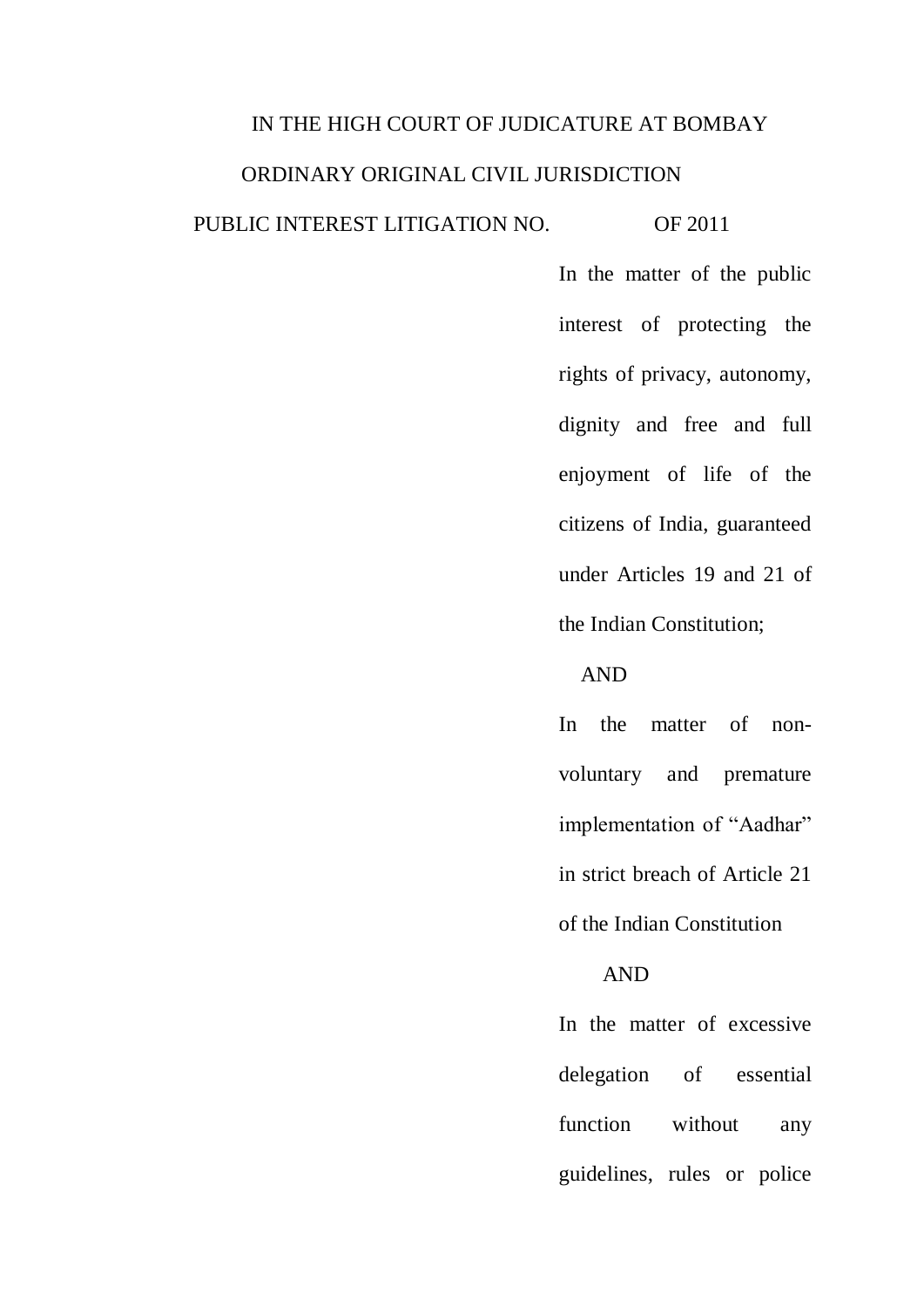framework in Notification Dated 29<sup>th</sup> January 2009 creating the UIDAI

## AND

In the matter of potential breaches of the right to privacy of citizens of India, through the

means of data collection, storage and sharing by the UIDAI, without any legitimate and rational nexus of improving the public welfare system

# AND

In the matter of standing committee of the Parliament Report report dated  $13<sup>th</sup>$ December 2010 rejecting the proposed National Identification Authority of India Bill, 2010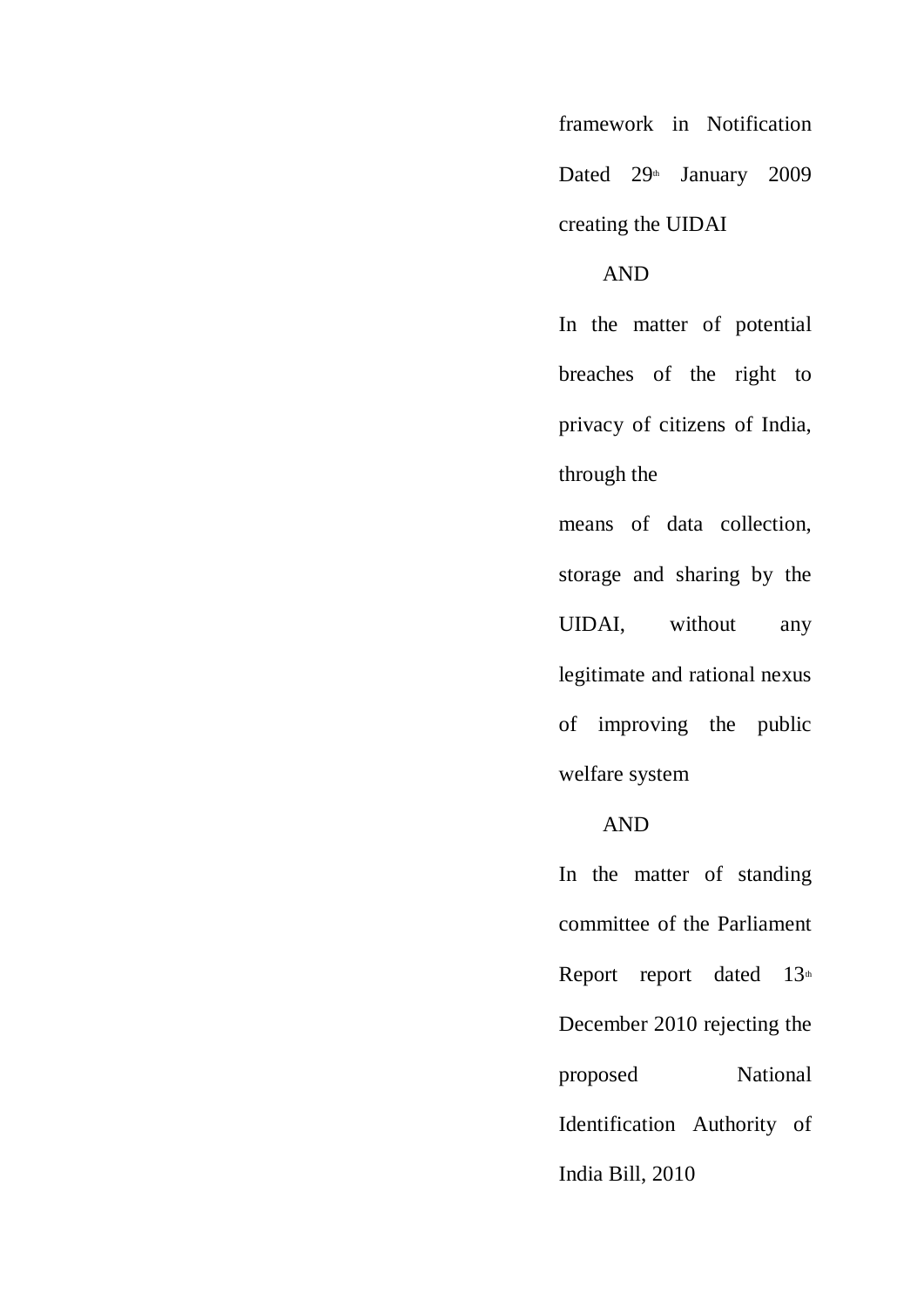|                       | 1. Vickram<br>Crishna |                | $AGE: 60$ yrs                                                                                              |  |  |  |  |
|-----------------------|-----------------------|----------------|------------------------------------------------------------------------------------------------------------|--|--|--|--|
|                       |                       |                | ADDRESS: A31 Queens Apts, Pali Hill, Bandra,<br>Mumbai 400050                                              |  |  |  |  |
| 2.<br>Mahabal         | Kamayani Bali         |                | $AGE: 40$ yrs                                                                                              |  |  |  |  |
|                       |                       |                | ADDRESS: 503, Juhu Bharat CHS, Gandhi<br>Gram Road, Juhu, Mumbai- 400049                                   |  |  |  |  |
| 3.                    | <b>Yogesh Pawar</b>   |                | $AGE: 43$ yrs                                                                                              |  |  |  |  |
|                       |                       |                | ADDRESS: 8B/704, Bimbisar Nagar, Nr SRP<br>camp, Western Express Highway, Goregaon E,<br>Mumbai 400065     |  |  |  |  |
| Milli Shetty<br>4.    |                       |                | $AGE: 43$ yrs                                                                                              |  |  |  |  |
|                       |                       |                | ADDRESS: Charkop Sai Siddhi CHS, B-301,<br>Plot no 40, Sector 8, Charkop, Kandivli West,<br>Mumbai 400067  |  |  |  |  |
| Dr Nagarjuna G.<br>5. |                       |                | $AGE: 49$ yrs                                                                                              |  |  |  |  |
|                       |                       |                | ADDRESS: 502, Bhaskara, TIFR Residential<br>Complex, Homi Bhabha Road, Colaba, Mumbai<br>400005            |  |  |  |  |
| 6.<br>Ramakumar       | Prof                  | $\mathbf{R}$ . | AGE: 37                                                                                                    |  |  |  |  |
|                       |                       |                | ADDRESS: B2/12, Reserve Bank of India<br>Quarters, Chakala, Andheri<br>Officer's<br>East,<br>Mumbai 400093 |  |  |  |  |
|                       |                       | Petitioners    |                                                                                                            |  |  |  |  |

Versus

|  | 1. UNIQUE                 |                  | <b>IDENTIFICATION</b> | Planning Commission,     |                          |  |  |  |  |  |
|--|---------------------------|------------------|-----------------------|--------------------------|--------------------------|--|--|--|--|--|
|  | <b>AUTHORITY OF INDIA</b> |                  |                       | Government of India,     |                          |  |  |  |  |  |
|  |                           |                  |                       |                          | $3rd$ Floor, Tower II,   |  |  |  |  |  |
|  |                           |                  |                       | Jeevan Bharati Building, |                          |  |  |  |  |  |
|  |                           |                  |                       | Connaught Circus,        |                          |  |  |  |  |  |
|  |                           |                  |                       | New Delhi 110001         |                          |  |  |  |  |  |
|  | 2.                        | Mr. A. B. Pandey |                       |                          | Deputy Director General, |  |  |  |  |  |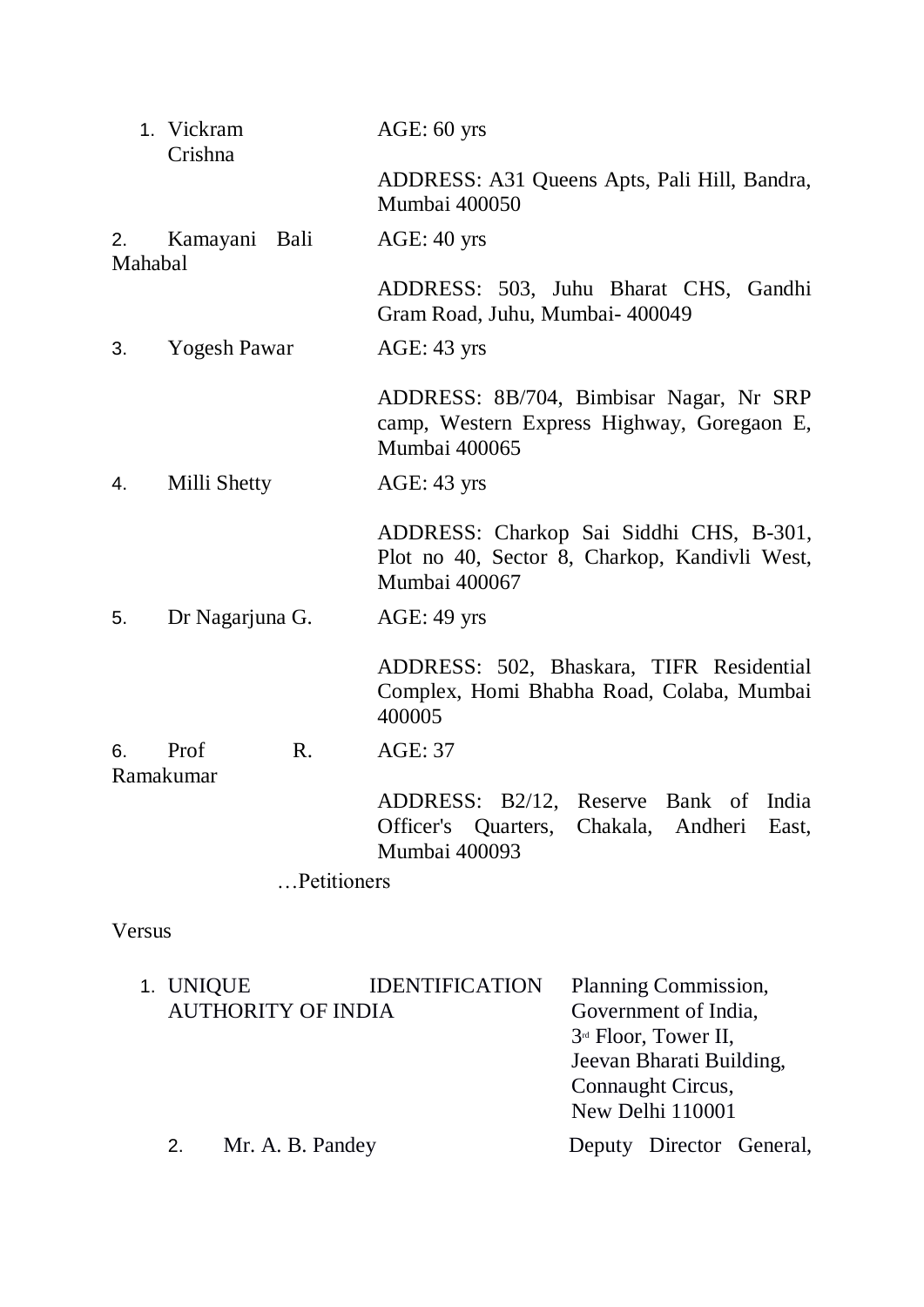|             |                                                        |                |                         | <b>UIDAI</b>            |           |  |  |                |                                               |  |
|-------------|--------------------------------------------------------|----------------|-------------------------|-------------------------|-----------|--|--|----------------|-----------------------------------------------|--|
|             |                                                        |                | Mumbai Regional Office, |                         |           |  |  |                |                                               |  |
|             |                                                        |                |                         |                         |           |  |  |                | $5^{\text{th}}$ & $7^{\text{th}}$ Floor, MTNL |  |
|             |                                                        |                | Building,               |                         |           |  |  |                |                                               |  |
|             |                                                        |                |                         |                         |           |  |  |                | BD Somani Marg, Cuffe                         |  |
|             |                                                        |                |                         | Parade,                 |           |  |  |                |                                               |  |
| 3.<br>India | The Chairperson, Planning Commission of Yojana Bhavan, |                |                         |                         |           |  |  | Mumbai 400 005 | Sansad                                        |  |
|             |                                                        |                |                         | Marg,                   |           |  |  |                |                                               |  |
|             |                                                        |                |                         | New Delhi               |           |  |  |                |                                               |  |
|             | <b>National Informatics Centre</b><br>4.               |                |                         |                         |           |  |  |                |                                               |  |
|             | 5.                                                     | Union of India | Through the Ministry of |                         |           |  |  |                |                                               |  |
|             |                                                        |                |                         | Planning                |           |  |  |                |                                               |  |
|             |                                                        |                |                         | New Delhi               |           |  |  |                |                                               |  |
| 6.          | Union of India                                         |                |                         | Through the Ministry of |           |  |  |                |                                               |  |
|             |                                                        |                |                         | Finance                 |           |  |  |                |                                               |  |
|             |                                                        |                |                         | New Delhi               |           |  |  |                |                                               |  |
|             | 7 <sub>1</sub>                                         | Union of India | Through the Ministry of |                         |           |  |  |                |                                               |  |
|             |                                                        |                | <b>Home Affairs</b>     |                         |           |  |  |                |                                               |  |
|             |                                                        |                |                         |                         | New Delhi |  |  |                |                                               |  |
|             |                                                        | RESPONDENTS    |                         |                         |           |  |  |                |                                               |  |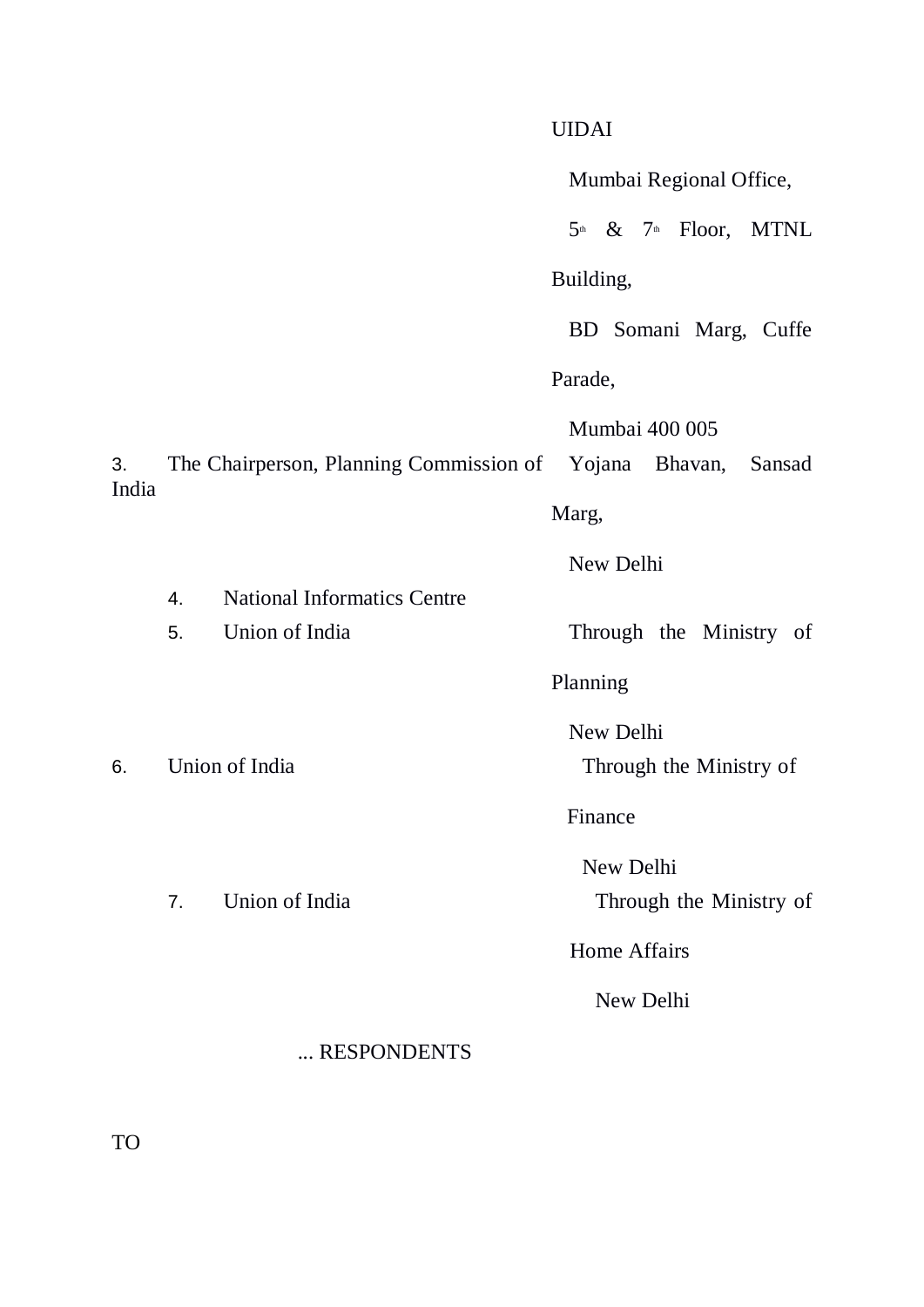## THE HON'BLE CHIEF JUSTICE

# AND THE OTHER HONOURABLE PUISNE

#### JUDGES OF THIS HON'BLE COURT

#### THE HUMBLE PETITION

# OF THE PETITIONER ABOVENAMED

#### MOST RESPECTFULLY SHOWETH:

#### **PUBLIC INTEREST LITIGATION PETITION**

1. Particulars of the cause/ order against which the Petition is made: The Petitioners are filing this public interest litigation to challenge the Notification dated  $29<sup>th</sup>$  January 2009 that created the Unique Identity Authority of India (U.I.D.A.I.), an agency established under the aegis of the Planning Commission to issue Unique Identity Numbers (UID) to every Indian citizen.

2. The Petitioner submits that UIDAI was created through an executive fiat to enable the process of issuing UID cards across India, without any rules, procedures, or guidelines. Its further extension, universalisation and implementation across the nation remains must contingent upon both an initial success together alongwith legislative passage of the proposed National Identification Authority of India Bill, 2010 (hereinafter referred to as the NIDAI Bill). The Petitioners submit that in further developments by a report dated  $13<sup>th</sup>$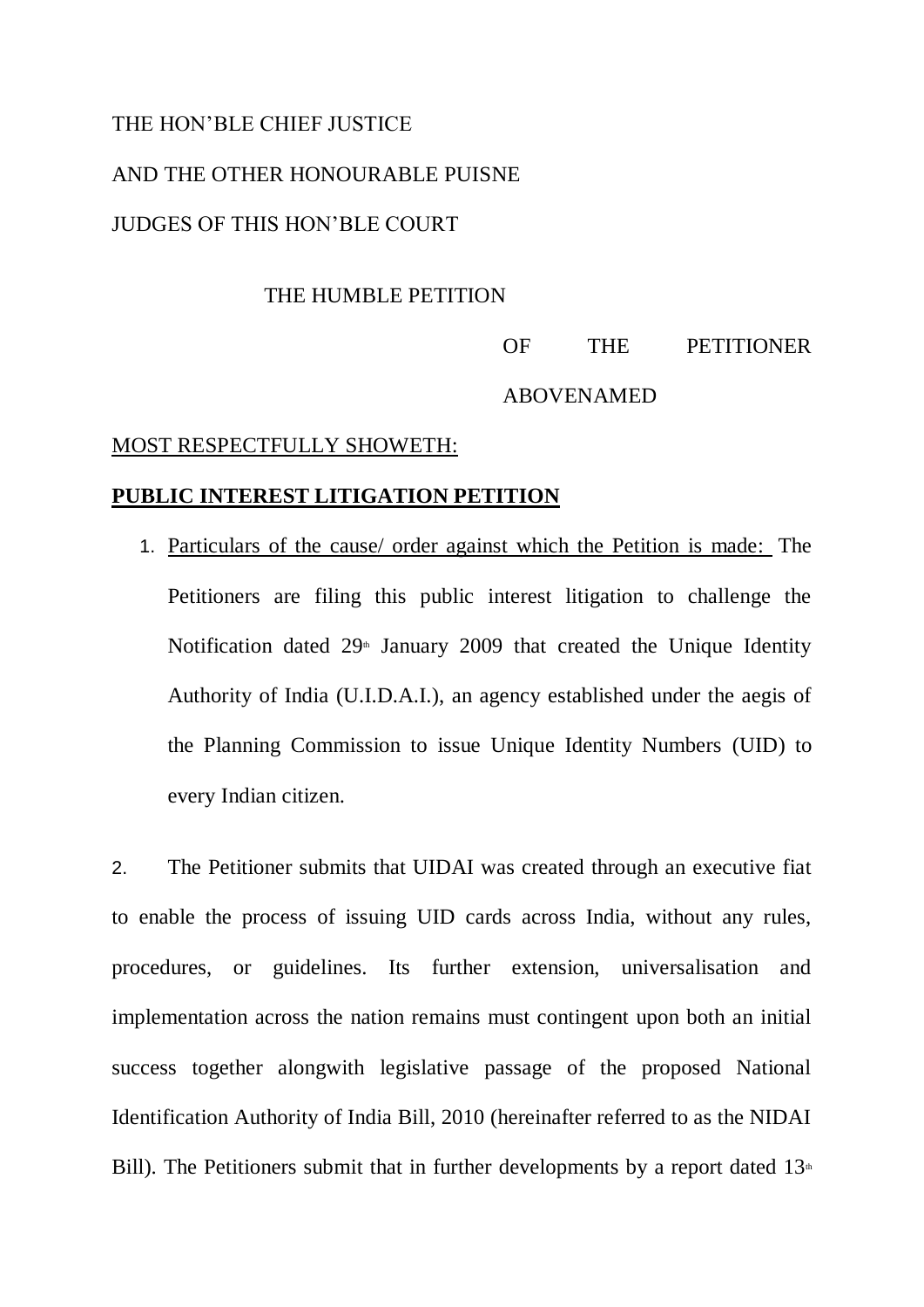December 2011, the Standing Committee of the Parliament has rejected the present draft of the NIDAI as not meeting the required constitutional standards.

3. However, in complete disregard to both, UID numbers without any safeguards against the tremendous breach of privacy entrenched in the scheme as it presently stands are being issued across the country without any legislative framework. Aside from this an ostensively optional and a premature scheme is being converted into a mandatory requirement with the aid of different government agencies and state governments.

#### I. PARTICULARS OF THE PETITIONERS

1. Petitioner No. 1 is an engineer from IIT Delhi with a post-graduate in management from IIM Calcutta. He is engaged with an ongoing project to understand issues around awareness of personal privacy rights across Asia. In the course of earlier globally recognised projects to develop specialised software for the profoundly disabled and communication solutions for poverty-stricken rural and urban dwellers, he has, together with colleagues, observed empirically that privacy concerns are palpable across different strata of society. The Petitioner submits that the present move to tag every Indian resident with unique numbers, a massive project of unknown scope and questionable possibility of success, is made increasingly dangerous as it may lead to access to personal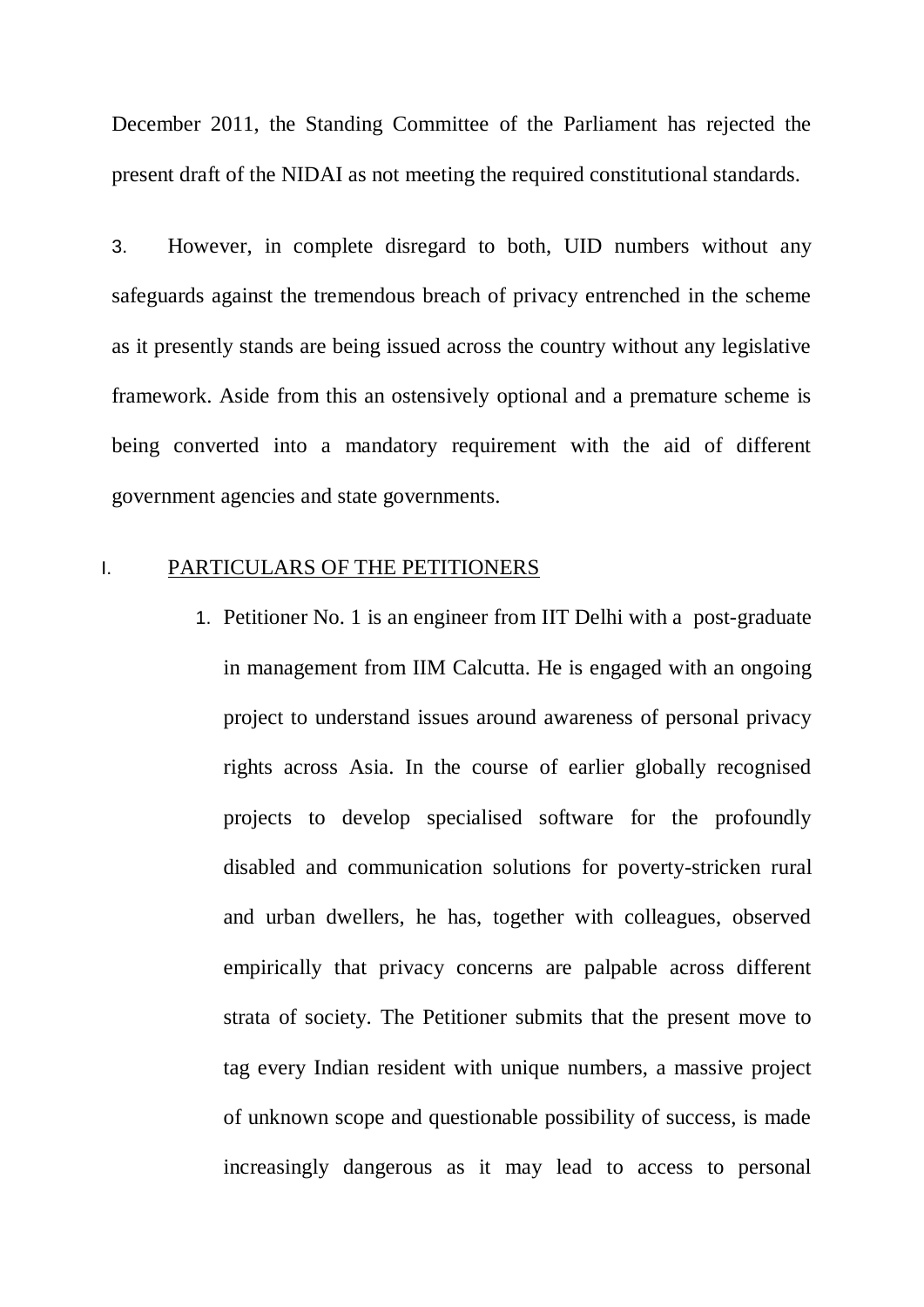information by third parties, and has published several articles in the print media highlighting the dangers.

- 2. Petitioner No. 2 is a human rights activist with background in clinical psychology, journalism and law. She is an expert on gender, health and human rights and part of various networks and campaigns related to these issues. She has been active in 'Say No to UID" campaign which has disseminated much needed information about the UID in various forums including colleges, slums and NGOs in order to generate a much wider public discussion on the subject.
- 3. Petitioner No. 3 is a social work graduate from Tata Institute of Social Sciences. He has been a counsellor for two years and then crossed over into Journalism. For the past 15 years he has been a journalist with The Indian Express, [rediff.com,](http://rediff.com/) NDTV and DNA. His forte has been reporting on issues of development and public interest. Since the launch of UID the Petitioner has been reporting on the issue through both news reports and columns against it and the regime it unleashes.
- 4. Petitioner No. 4 is a social activist. She is a double post-graduate in English Literature and Sociology. She has also has a diploma in journalism. As a social worker the Petitioner has worked on issues of civic governance and ensuring that targets on sanitation, and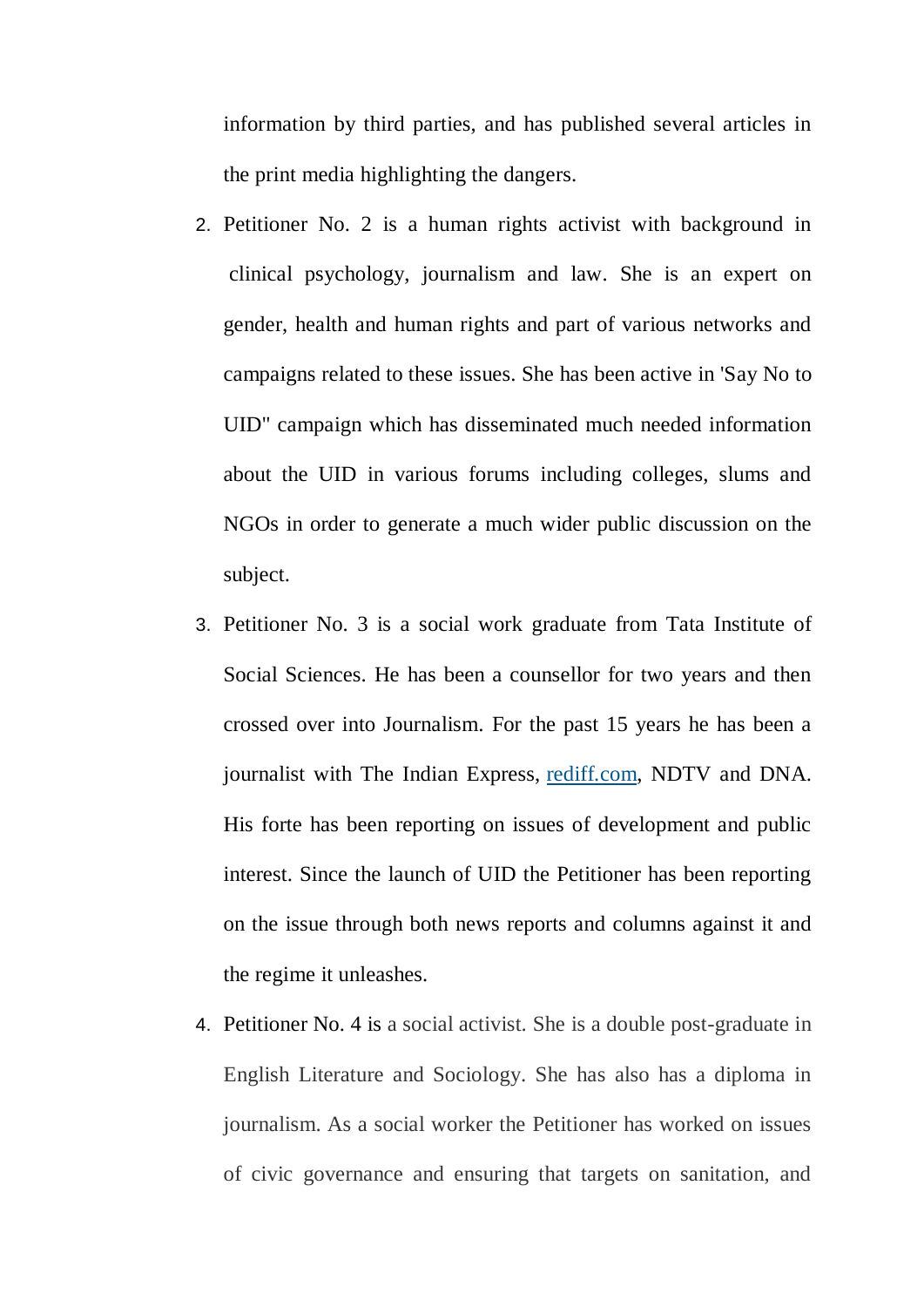access to basis services are met. Through her journalism work the Petitioner has also successfully exposed some of the misuse and pitfalls of the UID scheme.

5. Petitioner No. 5 is one of the founding members of the FSF India and

is currently serving as its Chairperson. He holds a faculty position at

Homi Bhabha Centre for Science Education, TIFR in Mumbai. He is an author and maintainer of the GNU project GNOWSYS, and leads the [gnowledge.org](http://gnowledge.org/) lab in Mumbai. He holds an M.Sc.(Biology), M.A.

(Philosophy) from the University of Delhi and a Ph.D. from the Indian Institute of Technology Kanpur in the area of Philosophy of Science. He advocates the appropriate use of technology and is opposed to the indiscriminate deployment of technologies in the UID project by UIDAI or its agents without a feasibility study or assessment of its risks.

6. Petitioner No 6 is an Associate Professor at the Tata Institute of Social Sciences, Mumbai. His official webpage is at [http://www.tiss.edu/faculty/Ramakumar.](http://www.tiss.edu/faculty/Ramakumar) He is an economist by training. He holds a PhD in Quantitative Economics from the Indian Statistical Institute, Kolkata and has worked and taught at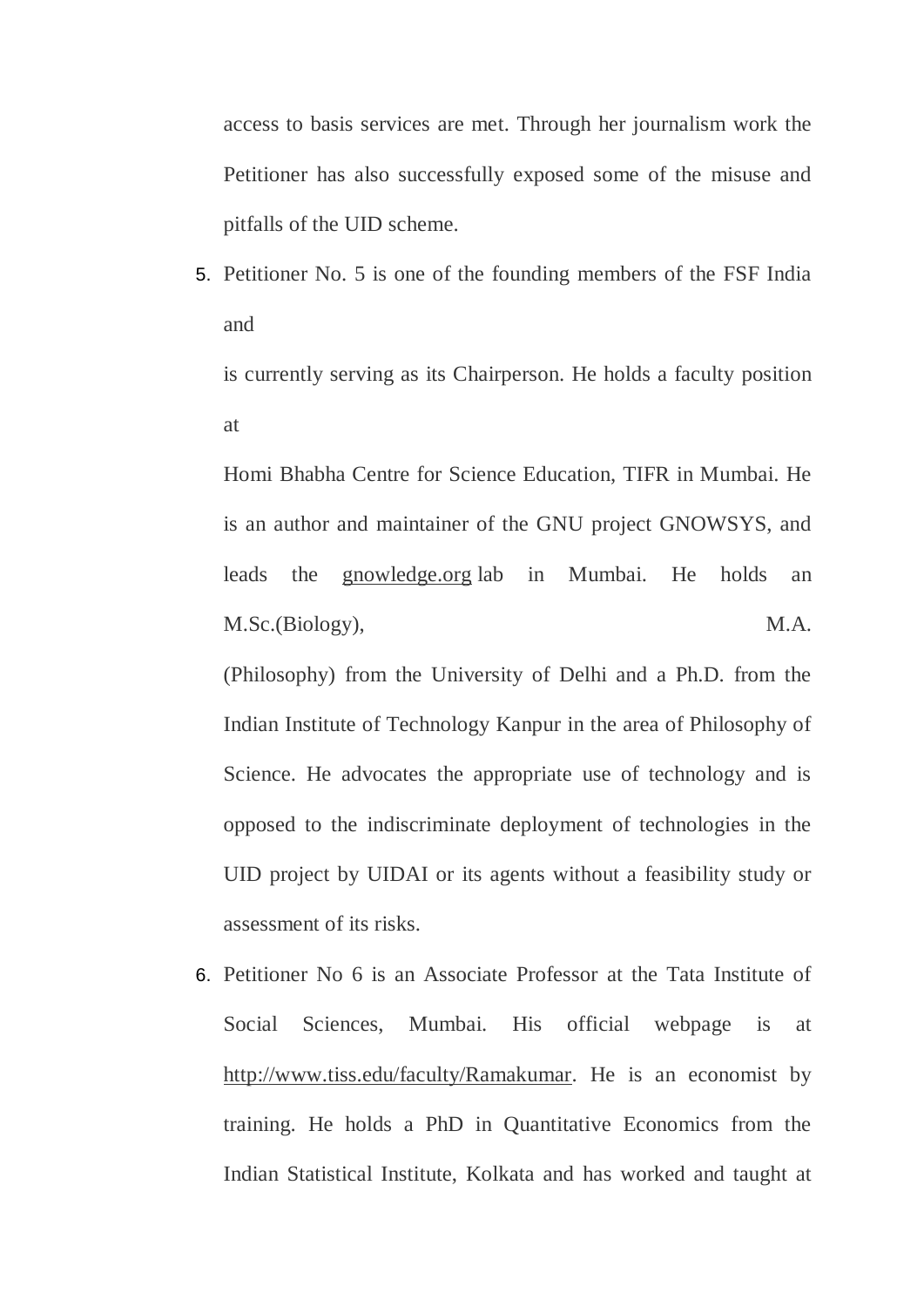the El Colegio de Mexico, Mexico City and the Centre for Development Studies, Trivandrum. His areas of interest are development economics, agricultural economics and rural development. He has published research papers and articles in many peer-reviewed international journals and books. He has been a close observer of the UID project from 2009 onwards and has written articles in **The Hindu** and **Frontline** on the subject. His research paper on the UID project titled "Unique ID Project in India: A Skeptical Note" was published in 2010 by the international Springer journal, "Lecture Notes in Computer Science".

- 7. Respondent No. 1 is the impugned UIDAI authority which functions under an executive authority, through the impugned executive notification dated  $28<sup>th</sup>$  January 2009. Respondent No. 2 is the regional UIDAI authority for the Mumbai Region, responsible for registering and enrollment for the UID scheme through the help of government agencies and private parties. Respondent No. 3 is the Planning Commission of India which has played a crucial role in conceiving the UID scheme and its current planning and implementation.
- 8. Respondents Nos. 4– 7 are different agencies and ministries that have independently expressed concerns about duplication, lack of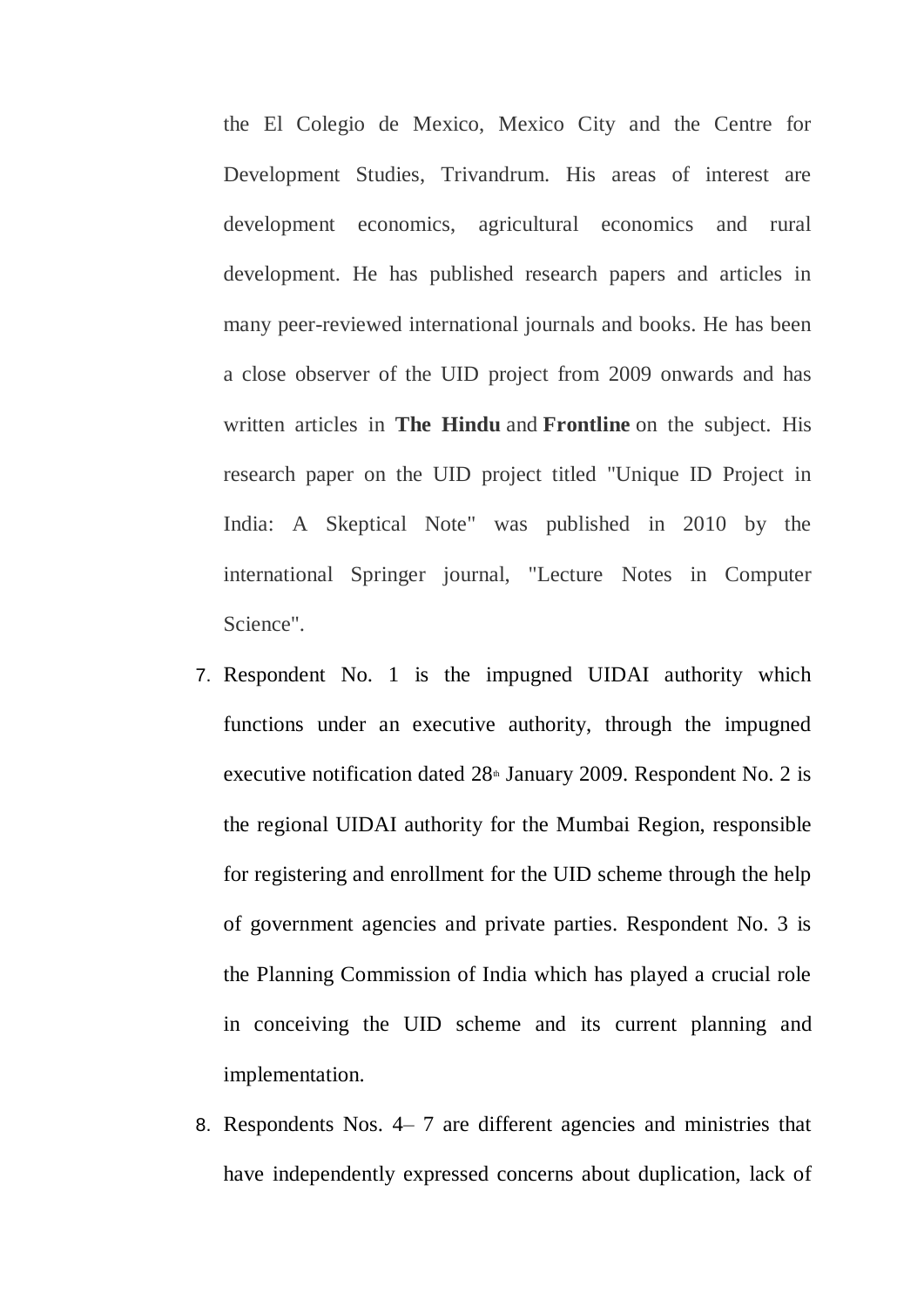safeguards, excessive expenditure with the present UID scheme before the Standing Committee of the Parliament. Quoting from the report of the Standing Committee:

*"The Committee regret to observe that despite the presence of serious difference of opinion within the Government on the UID scheme as illustrated below, the scheme continues to be implemented in an*

> i. *The Ministry of Finance (Department of Expenditure) have expressed concern that lack of coordination is leading to duplication of efforts and expenditure among at least six agencies collecting information (NPR, MGNREGS, BPL census, UIDAI, RSBY and Bank Smart Cards);*

ii. *The Ministry of Home Affairs are stated to have raised serious security concern over the efficacy of introducer system, involvement of private agencies in a large scale in the scheme which may become a threat to national security; uncertainties in the UIDAI"s revenue model;* 

iii. *The National Informatics Centre (NIC) have pointed out that the issues relating to privacy and*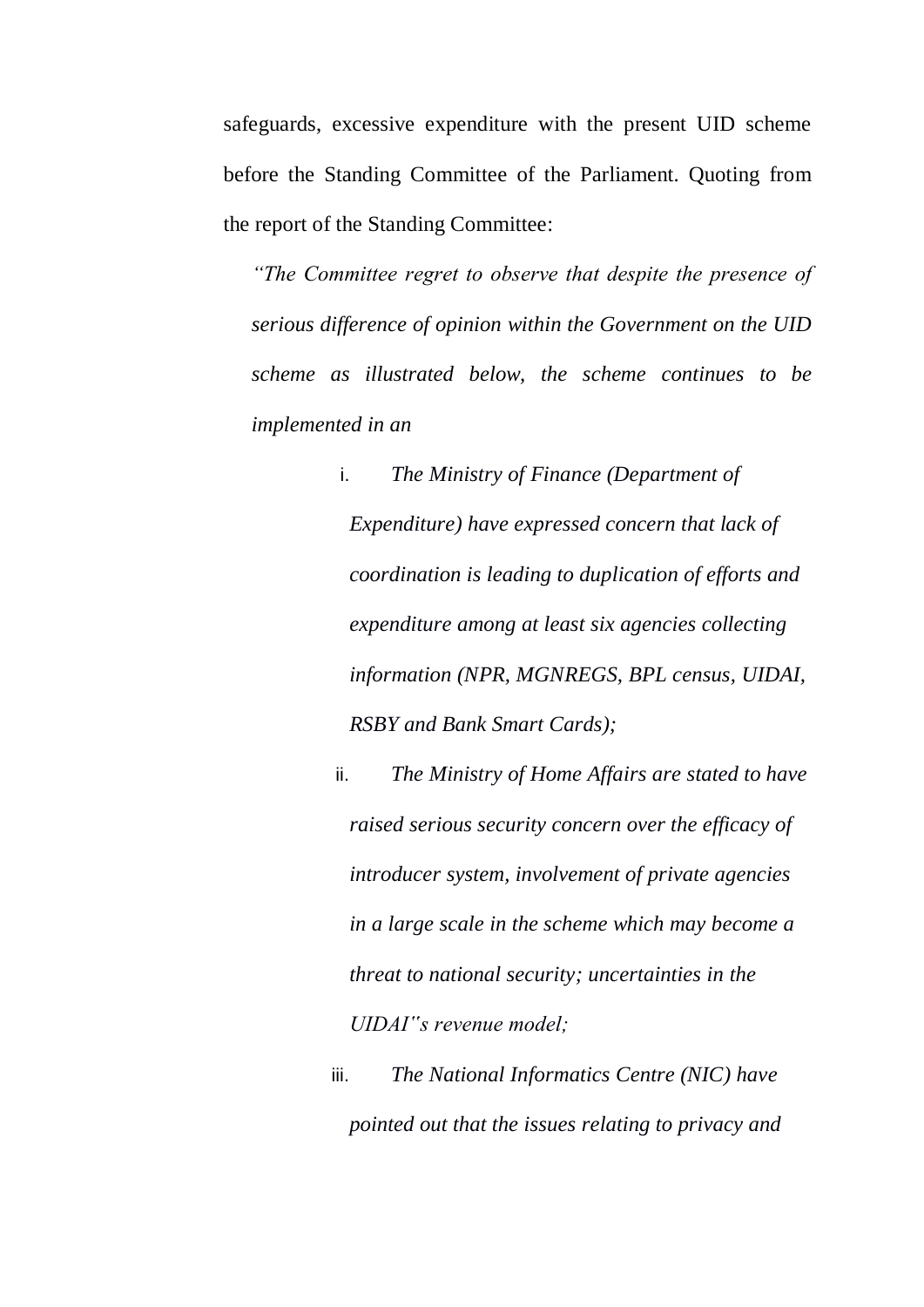*security of UID data could be better handled by storing in a Government data centre;* 

- iv. *The Ministry of Planning have expressed reservation over the merits and functioning of the UIDAI; and the necessity of collection of iris image;*
- v. *Involvement of several nodal appraising agencies which may work at cross-purpose; and*
- vi. *Several Government agencies are collecting biometric(s) information in the name of different schemes."*

All the Respondents are amenable to the Writ Jurisdiction of this Hon'ble Court.

# II. DECLARATION AND UNDERTAKING OF PETITIONERS

- 1. That the present Petition is being filed in public interest. Petitioners No.1, 2 and 3 do not have any personal interest in the matter. Petitioners No. 4 to 7 have personal interest which is disclosed in para 9 above.
- 2. That the entire litigation costs, including the Advocates fees and other charges are being borne by the Petitioners.
- 3. That a thorough search has been conducted in the matter raised through the Petition and all the material concerning the same has been annexed to this Petition.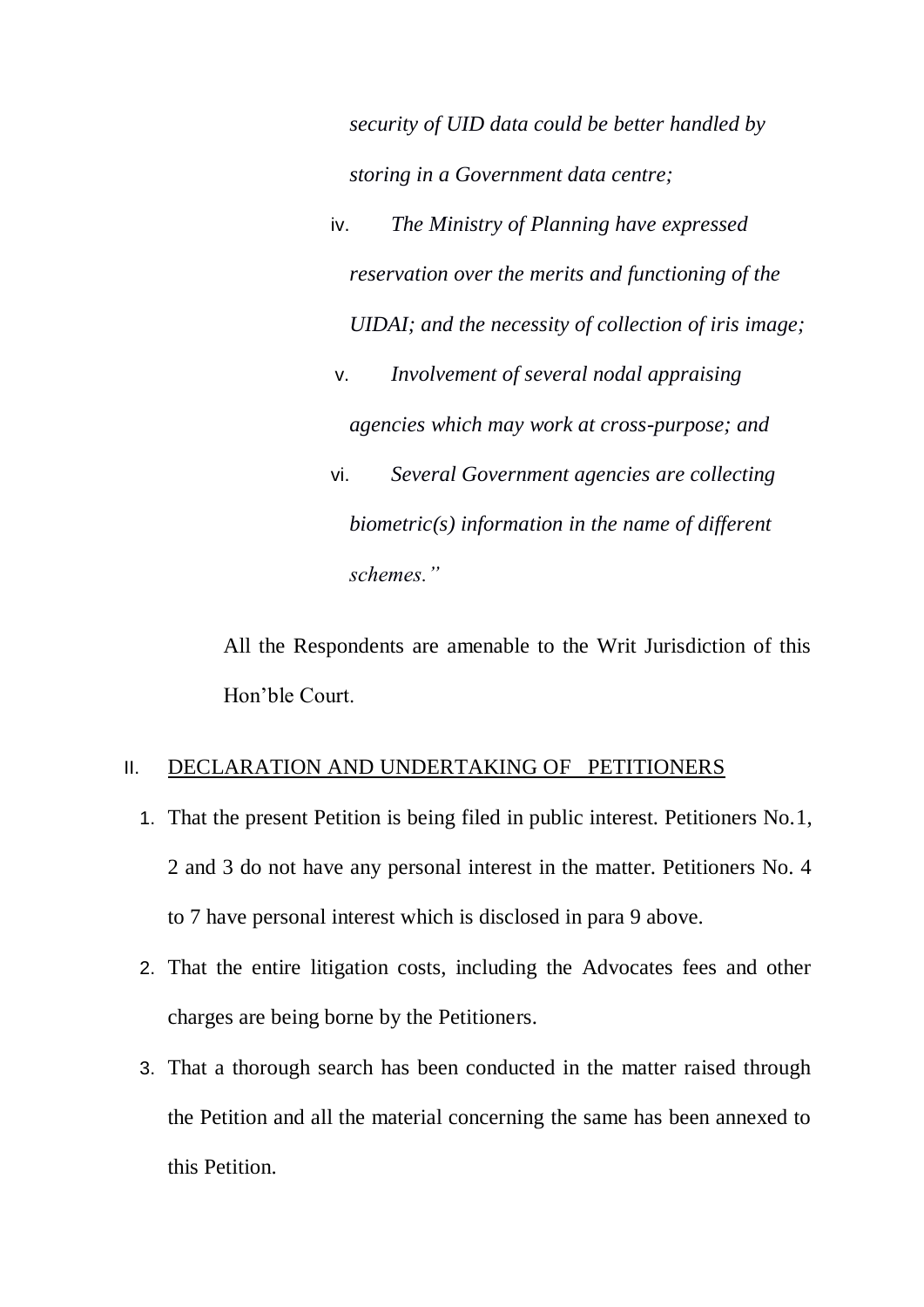- 4. That to the best of the Petitioners knowledge and research the issue raised was not dealt with or decided and a similar or identical petition was not filed earlier by the Petitioners.
- 5. That the Petitioners have understood that in the course of hearing of this Petition the Court may require any security to be furnished towards costs or any other charges and the Petitioners shall have to comply with such requirements.
- 6. In the absence of parliamentary approval, and in the light of the scathing review of the performance of the UIDAI by the Parliamentary Standing Committee on Finance, citizens are left with no alternative but to approach the Hon'ble Court to place an embargo on *Aadhaar*, until it undergoes full Parliamentary scrutiny to evaluate its effectiveness and Constitutionality.
- 7. The Petitioners submit that through this PIL they represent a much wider discontent with the UID scheme that has been expressed in numerous foras. A recent letter by prominent writers, lawyers, historians, and judges has argued strongly for constitutional safe guards in UID. To reproduce the content of the letter below:

 "*A project that proposes to give every resident a "unique identity number" is a matter of great concern for those working on issues of food security, NREGA, migration, technology, decentralisation, constitutionalism, civil*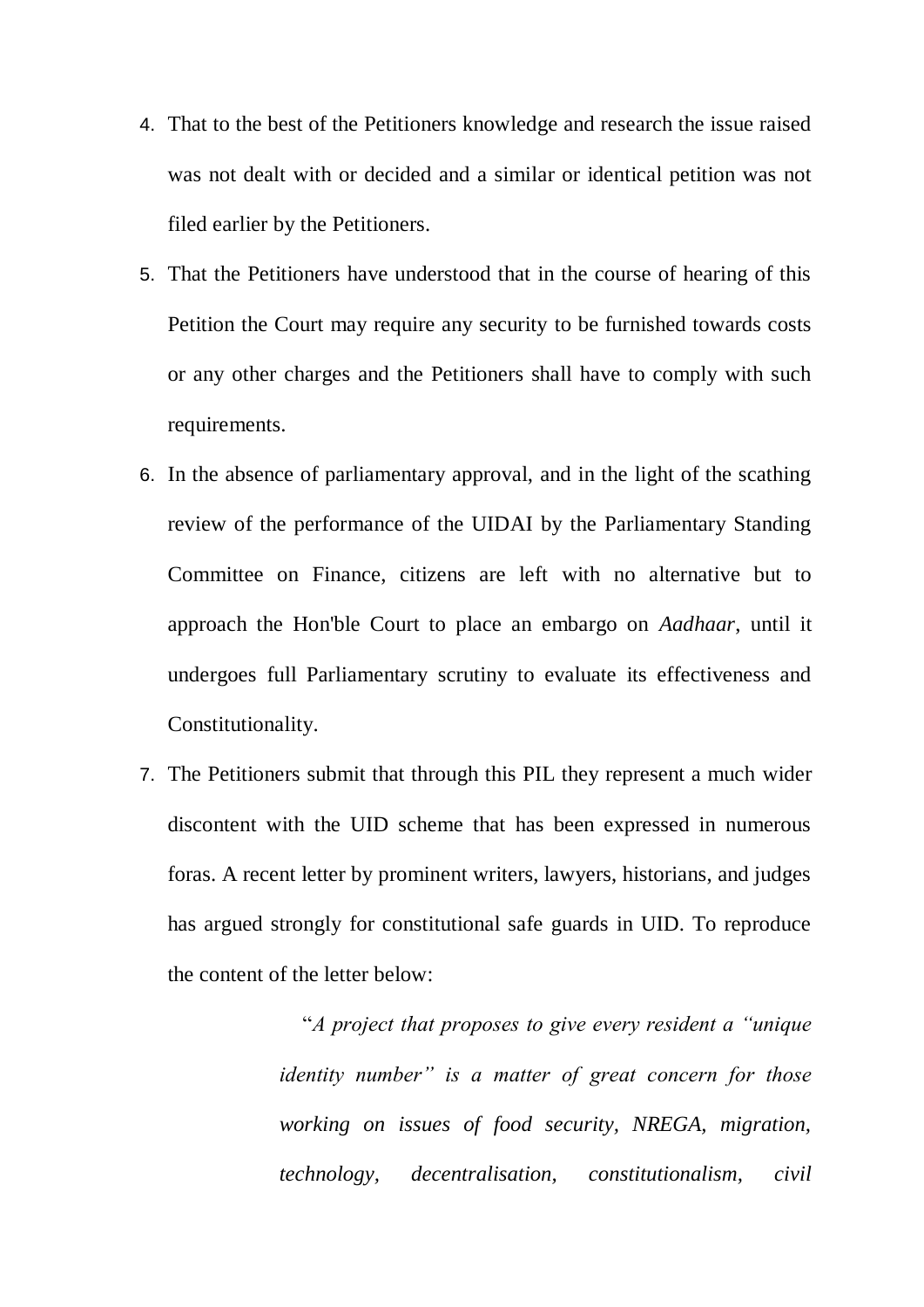*liberties and human rights. The process of setting up the Unique Identification Authority of India (UIDAI) has resulted in very little, if any, discussion about this project and its effects and fallout. It is intended to collect demographic data about all residents in the country.*

*Before it goes any further, we consider it imperative that the following be done:*

- *(i) Do a feasibility study: There are claims made in relation to the project, about what it can do for the PDS and NREGA, for instance, which does not reflect any understanding of the situation on the ground. The project documents do not say what other effects the project may have, including its potential to be intrusive and violative of privacy, who may handle the data.*
- *(ii) Do a cost-benefit analysis: It is reported that the UIDAI estimates the project will cost Rs. 45,000 Crores to the exchequer in the next four years. This does not seem to include the costs that will be incurred by the registrars, enrollers, the internal systems costs that the PDs system will have to budget if it is to be able to use the UID, the estimated cost to the end user and to the number holder.*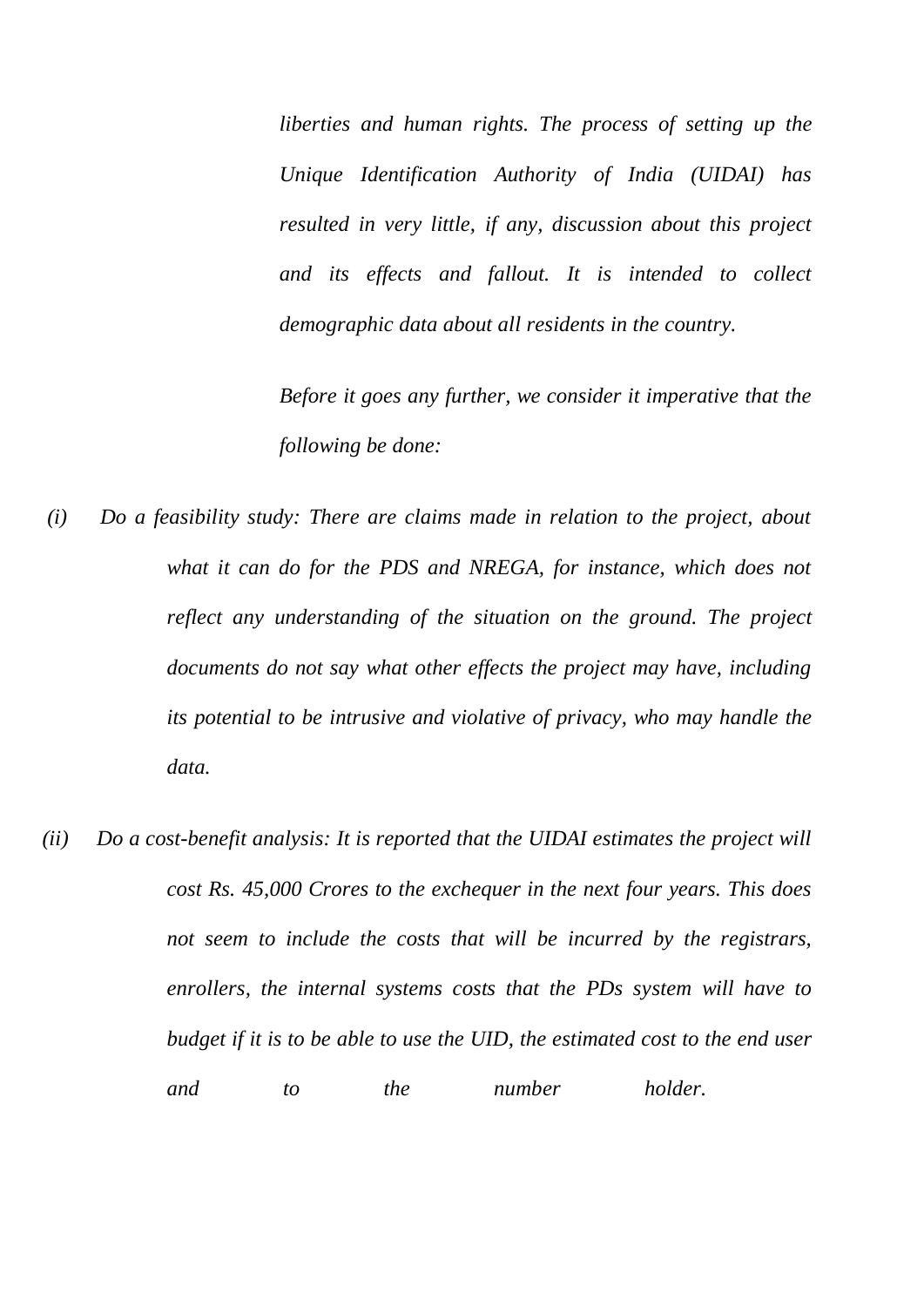*(iii) In a system such as this, a mere statement that the UIDAI will deal with the security of the data is obviously insufficient. How does the UIDAI propose to deal with data theft?*

> *(iv) The involvement of firms such as Ernst & Young and Accenture PLC raises further questions about who will have access to the data, and what that means to the people of India. The questions have been raised which have not been addressed so far, including those about:*

i. *Privacy: It is only now that the Department of Personnel and Training is said to be working on a draft of a privacy law, but nothing is out for discussion,* 

ii.*Surveillance: This technology, and the existence of the UID number, and its working, could result in increasing the potential for surveillance,*

iii.*Profiling,*

iv.*Tracking, and*

v.*Convergence, by which those with access to state power, as well as companies, could collate information about each individual with the help of the UID number. National IDs have been abandoned in the*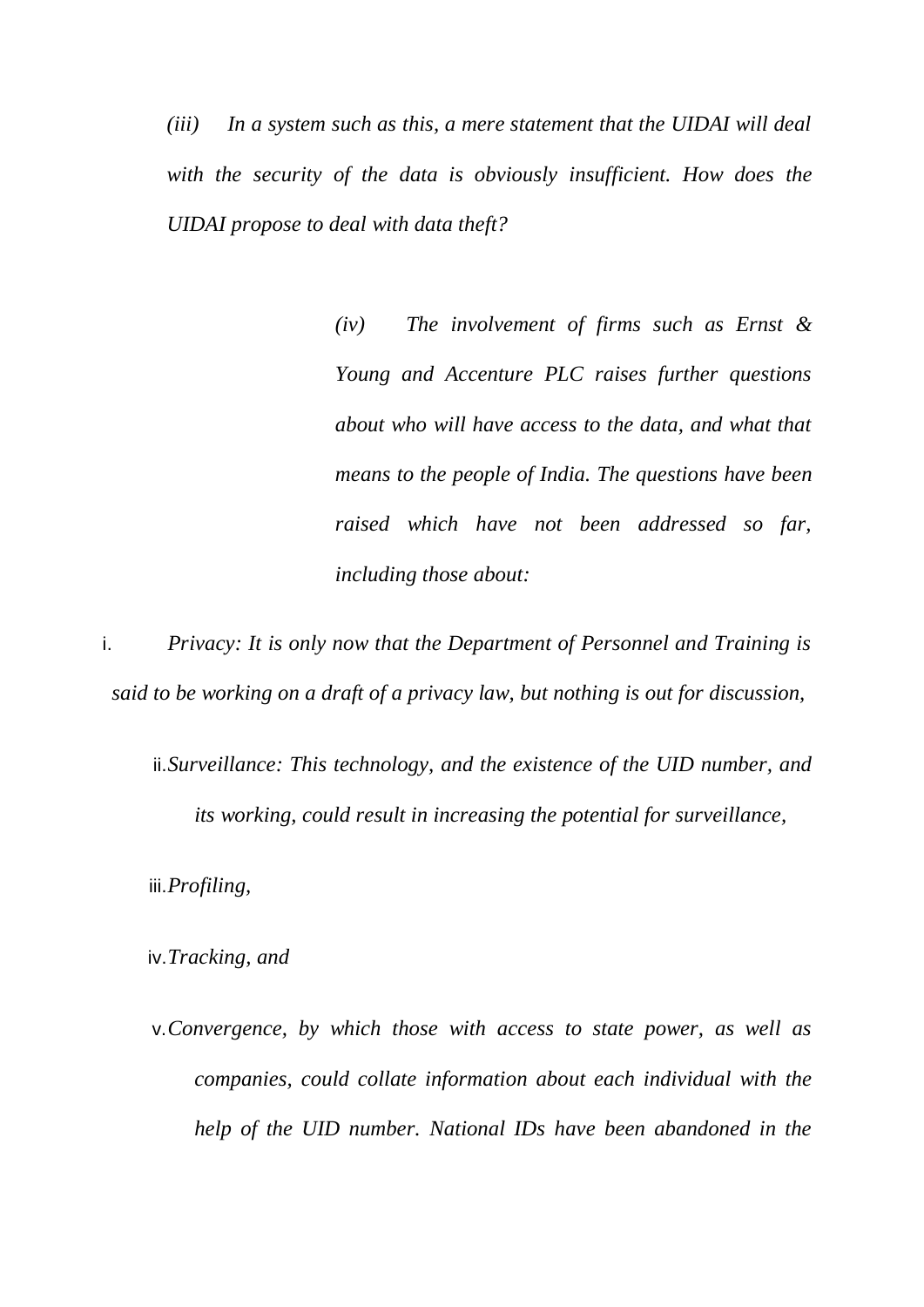*US, Australia and the UK. The reasons have predominantly been costs and privacy.*

*If it is too expensive for the US with a population of 308 million, and the UK with 61 million people, and Australia with 21 million people, it is being asked why India thinks it can prioritise its spending in this direction. In the UK the home secretary explained that they were abandoning the project because it would otherwise be "intrusive bullying" by the State, and that the government intended to be the "servant" of the people, and not their "master". Is there a lesson in it for us?*

> *This is a project that could change the status of the people in this country, with effects on our security and constitutional rights. So a consideration of all aspects of the project should be undertaken with this in mind.*

> *We, therefore, ask that the project be halted; a feasibility study be done covering all aspects of this issue; experts be tasked with studying its constitutionality; the law on privacy be urgently worked on (this will affect matters way beyond the UID project); a cost-benefit analysis be done; a public, informed debate be conducted before any such major change be brought in.*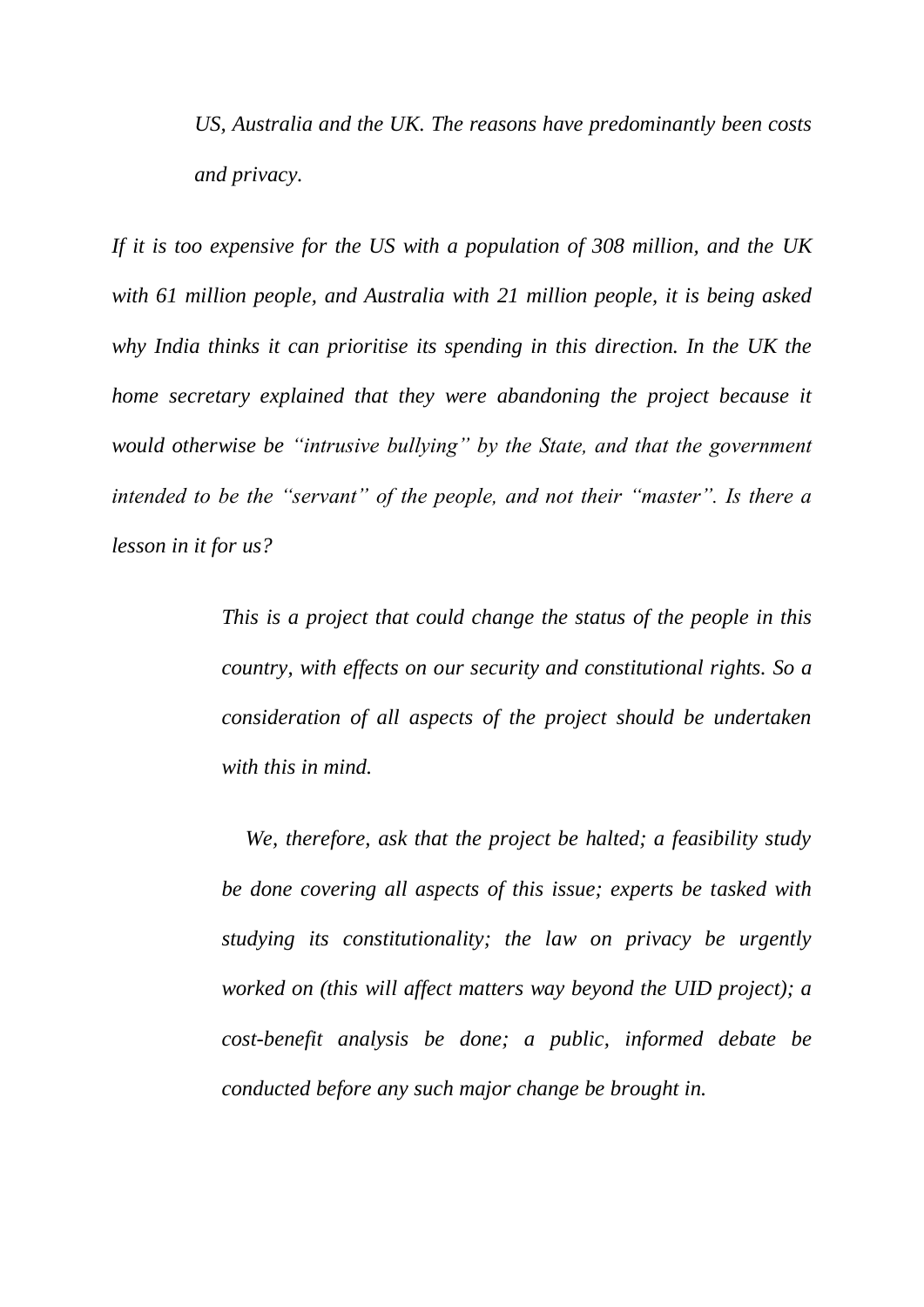*Justice V R Krishna Iyer, Romila Thapar, K G Kannabiran, S R Sankaran, Upendra Baxi, Shohini Ghosh, Bezwada Wilson, Trilochan Sastry, Jagdeep Chhokar, Justice A P Shah, and others."*

Till date there is no response from the Respondents to numerous such representations. Copy of the aforesaid letter is annexed hereto and marked as **Exhibit A**.

III. **ISSUES:**

# i. **The rejection of the UID Scheme as represented through the NIDAI Bill by the Standing Committee of the Parliament, calls for an immediate cessation of the executive scheme of UID.**

ii. Aadhar/UID scheme needs to be quashed for breach of Articles 14, 15, 19 and 21 of the Indian Constitution.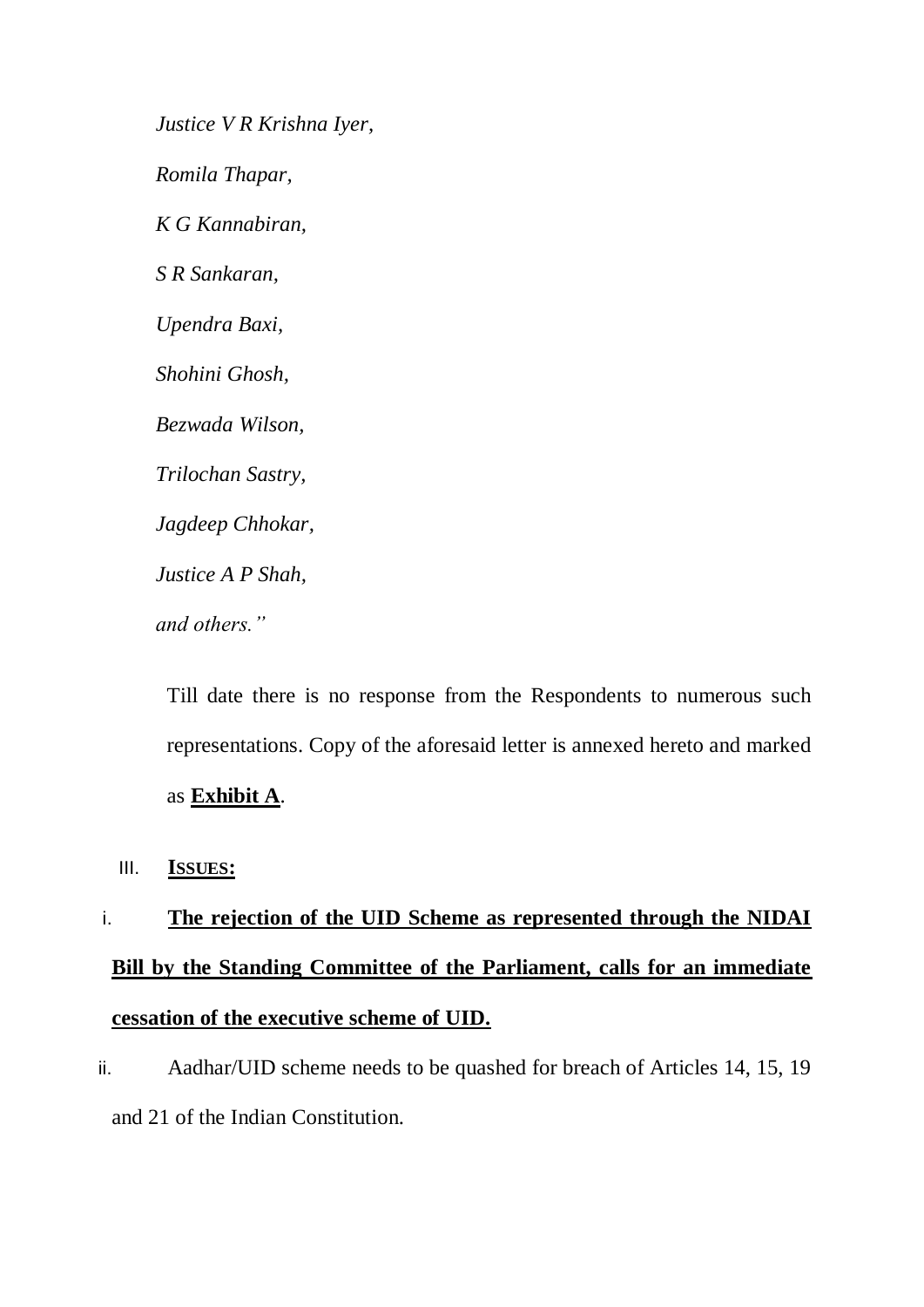- iii. The *Aadhaar* numbers scheme as it stands is unconstitutional as it vests in the State immense power to monitor the activities of Indian residents and violate their fundamental right to privacy.
- iv. There is no rational nexus between the collation and convergence of personal data of every citizen and the stated objective of UID, which is primarily to improve the distribution of welfare services.
- v. Given that biometrics cannot succeed in creating a unique identification, the objective of non-duplication cannot rationally be achieved by invasive means of collecting personal information, which is a grave beach of the right to privacy**. Any subsequent tampering of the biometric information contained in the proposed database of personal information will result in unprecedented damage to the right to life and liberty of the affected person or persons**.
- vi. **The technology adopted by UIDAI for the capture of biometric information ie digital fingerprint recording, is known to be insufficiently accurate to function as an identifier. An additional biometric identifier, iris scanning, has been found to be too expensive to be universally deployed. Thus the use of biometric identification to uniquely authenticate and verify the identities persons residing in India, upwards of 130 crore persons at the time of filing this petition, is unsuitable, leaving UIDAI's proposed solution to the problem of issuing persons in India unique identity numbers**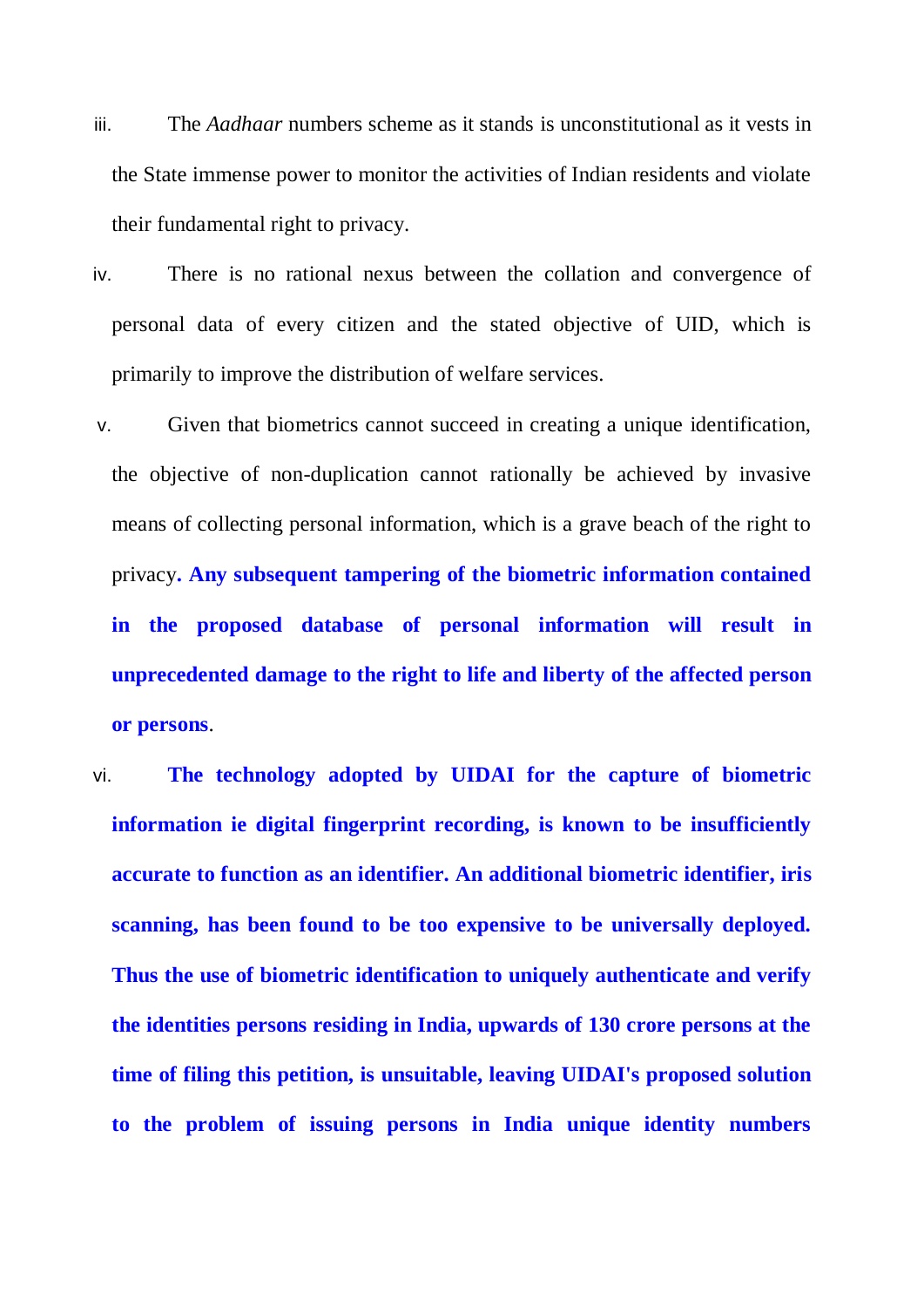# **infructuous and necessitating cessation of this risky, invasive and expensive project.**

- vii. Collection of data by outsourcing enrolment for *Aadhar* has huge implications on privacy.
- viii. Convergence and collation of personal information in a digital form and unrestricted access to such information by the National Intelligence Grid, without any legislated and constitutional safe guards is a grave breach of the right to privacy enshrined in Article 21 of the Constitution.
	- ix. Should the Courts not intervene to put an embargo on *Aadhar*, until it undergoes parliamentary scrutiny to evaluate its effectiveness and constitutionality?
	- x. The non-mandatory nature of implementation of Aadhar, through excessive delegation of powers to sub-registrars under the scheme has both gone beyond the voluntary nature of the scheme, and created greater potential for leakage and misuse of sensitive personal information; without any legislative safeguards.

#### IV. FACTS IN BRIEF CONSTITUTING THE CASE.

1. The Unique Identity Project (the "**UID**"), a brainchild of the Planning Commission, was announced with the ambitious agenda of collecting and documenting biometric and other information of the entire Indian population. To this end, the Planning Commission also set up an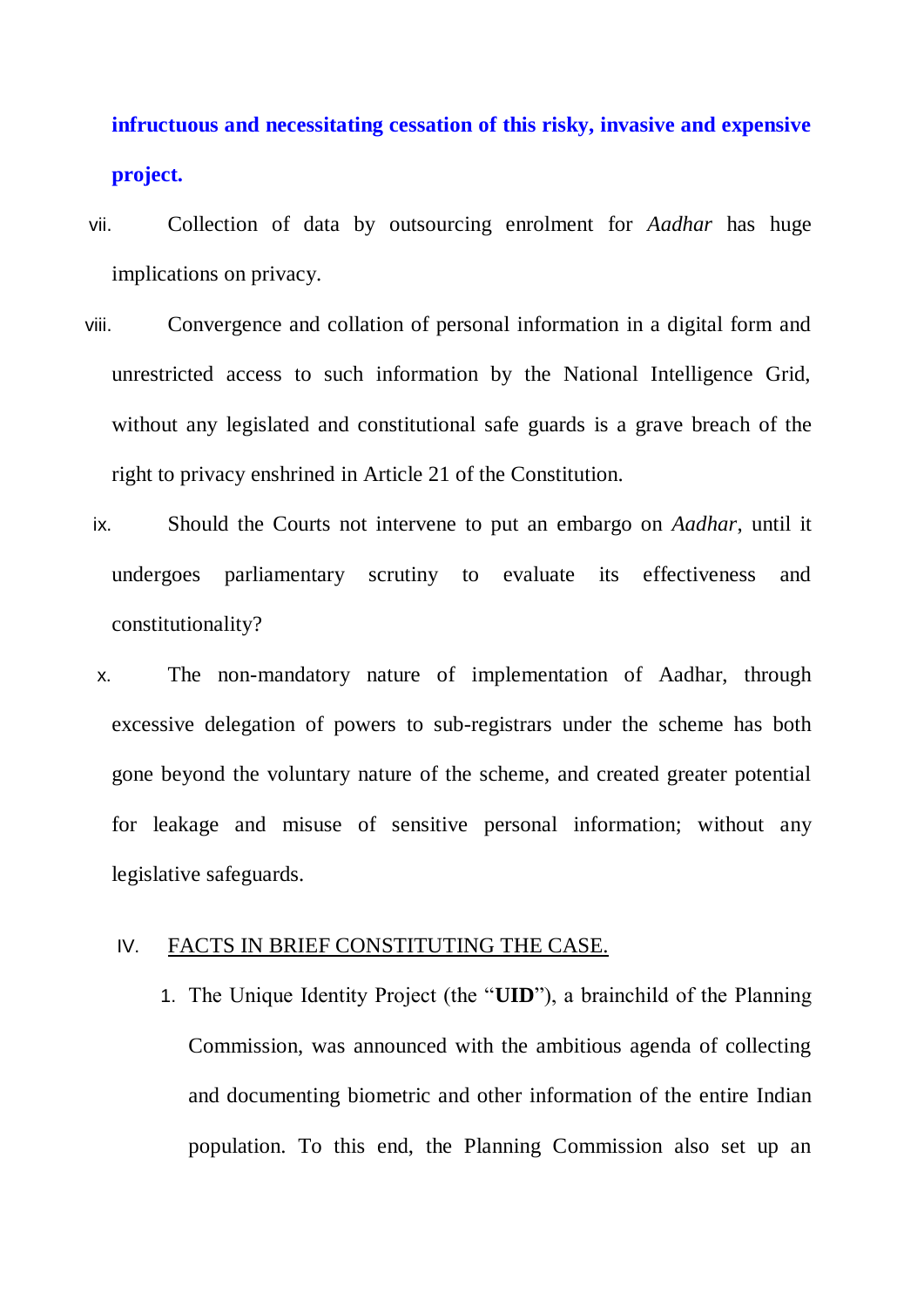independent authority, through an executive order of the Central Government, with the mandate of implementing the UID. UID aims at becoming the primary basis for efficient delivery of welfare schemes by converting itself into a statutory corporate body which would go by the name of the National Identification Authority (the "**Authority**").

2. Unique Identity Number is in addition to other identities and is issued to all the citizens from time to time like PAN Card, Passport, Ration Card, Driving License, BPL Cards, NREGA Card and similar cards issued by both State and Central Government. However, unlike these identities issued by the government to various citizens of India, the UID number is issued to every resident in India. It is stated that the said identity number is an option that a resident can choose to take as it would be easy to authenticate a person's identity anywhere and thus is portable. The identity will be stored in a central database with individuals biometric and demographic data linked to a randomly generated unique number. The identity would be authenticated by querying the database. Thus, it may be seen that even a person possessing the UID or AADHAAR card cannot authenticate his or her identity, but only those in charge of the UID database have the means and authority to authenticate the person's identity. The 12 digit number would be assigned as UID to every resident would be integrated with biometric and demographic data of the person. Demographic data here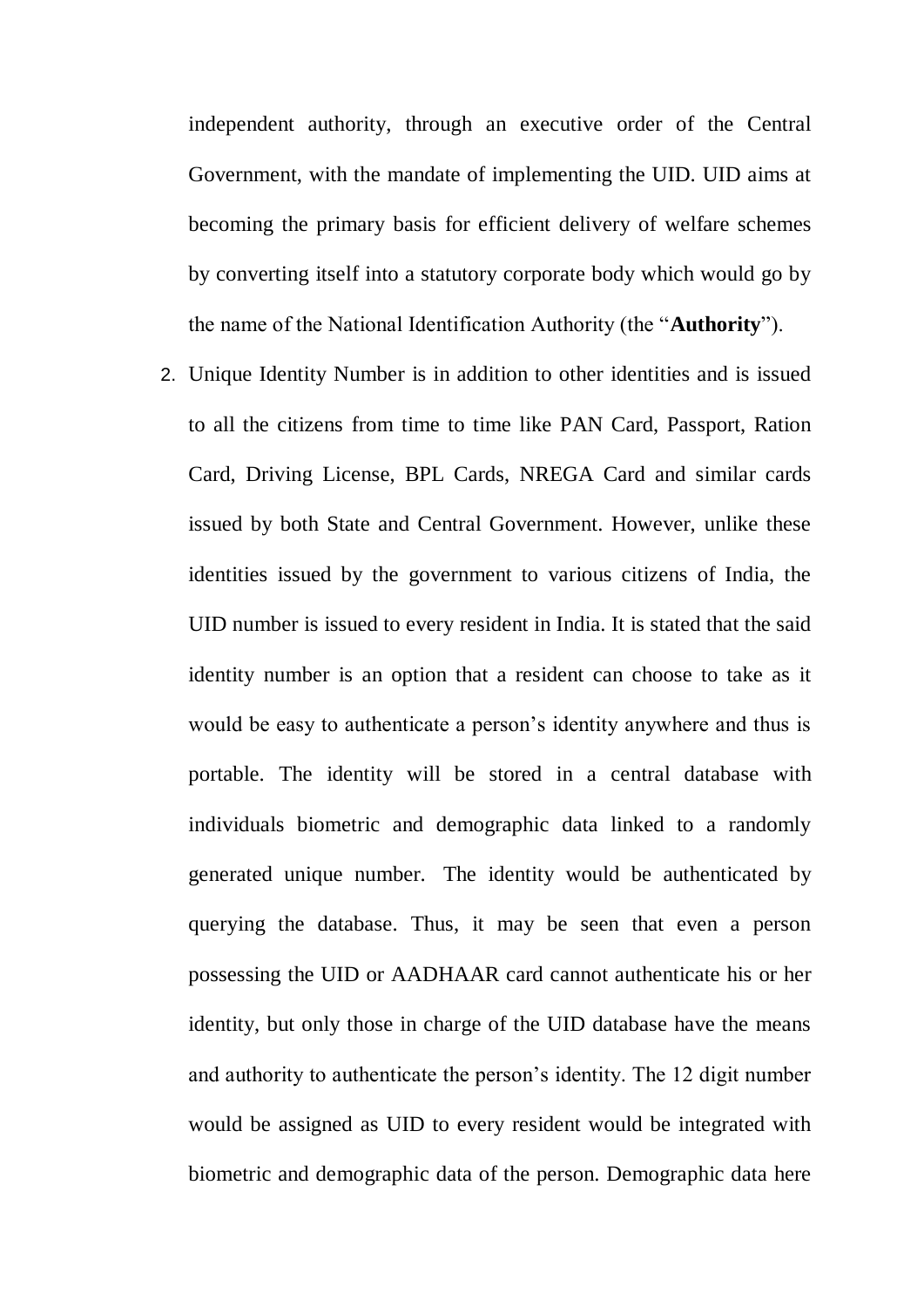means the details of the person, that is his name, name of the father (only in case of a child below the age of five years), age, residential address, telephone number, email address, details of bank accounts. Biometric data is collection of digitized images of all the fingerprints and scanning of irises and image of the face. A copy of the application form is annexed hereto and marked as **Exhibit B**. Copy of a detailed note that explains the functioning of the UID is attached hereto and marked as **Exhibit C**.

- 3. The Petitioners submit that the twin proposals to create both a National Population Register by an amendment to the Citizenship Rules and UID, were brought into the purview of an empowered group of Ministers (EGoM) constituted on  $4<sup>th</sup>$  December 2006. The recommendations of the EGoM for kickstarting the UID project are annexed hereto and marked as **Exhibit D**.
- 4. Initially the UIDAI may be notified as an executive authority and investing it with statutory authority could be taken up for consideration later at an appropriate time.
- I. UIDAI may limit its activities to creation of the initial database from the electoral roll/EPIC data. UIDAI may however additionally issue instructions to agencies that undertake creation of databases to ensure standardization of data elements.
- II. UIDAI will take its own decision as to how to build the database.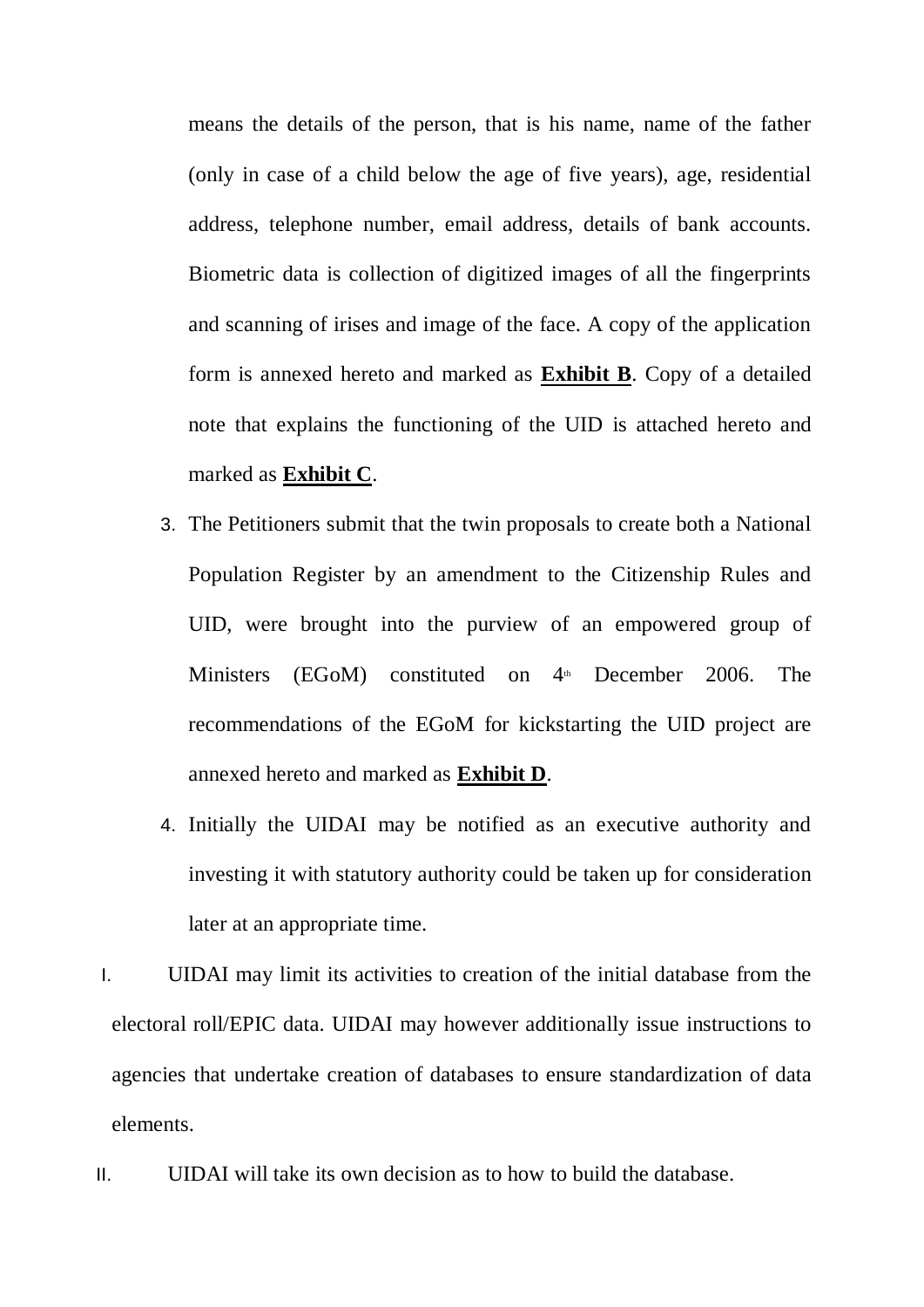- III. UIDAI would be anchored in the Planning Commission for five years after which a view would be taken as to where the UIDAI would be located within Government.
- IV. Constitution of the UIDAI with a core team of 10 personnel at the central level and directed the Planning Commission to separately place a detailed proposal with the complete structure, rest of staff and organizational structure of UIDAI before the Cabinet Secretary for his consideration prior to seeking approval under normal procedure through the DoE/CCEA.
- V. Approval to the constitution of the State UIDAI Authorities simultaneously with the Central UIDAI with a core team of 3 personnel.
- VI. December 2009 was given as the target date for UIDAI to be made available for usage by an initial set of authorized users.
- VII. Prior to seeking approval for the complete organizational structure and full component of staff through DoE and CCEA as per existing procedure, the Cabinet Secretary should convene a meeting to finalize the detailed organizational structure, staff and other requirements.

Copy of the recommendations dated 04 November 2008 is annexed hereto and marked as **Exhibit E**.

5. In pursuance of the recommendations of the Committee of Secretaries and the Empowered group of Ministers' the Unique Identification Authority of India was constituted and notified by the Planning Commission on 28 January 2009 as an attached office under the aegis of Planning Commission with an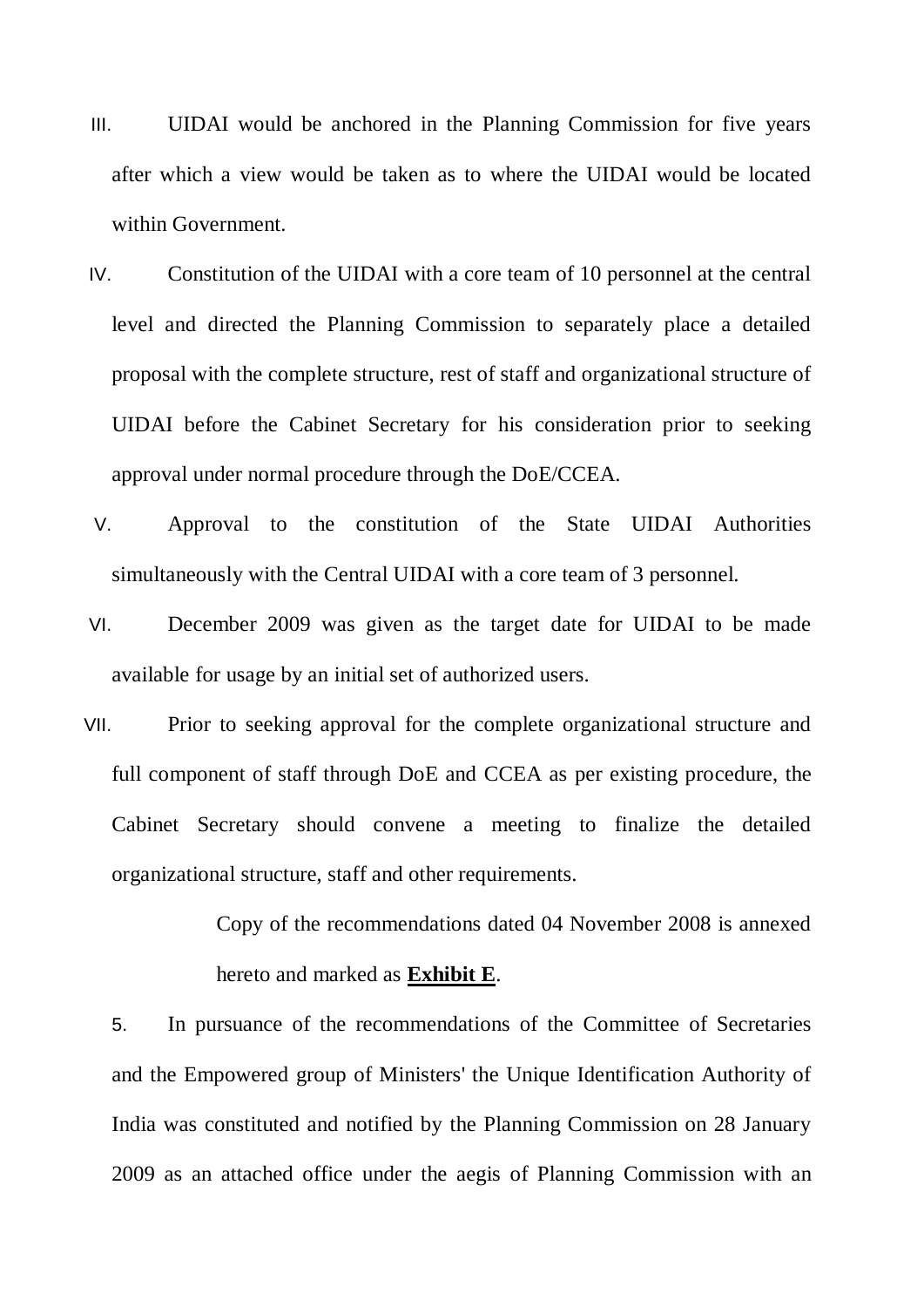initial core team of 115 officials. The role and responsibilities of the UIDAI was laid down in this notification. The UIDAI was given the responsibility to lay down plan and policies to implement UIDAI scheme and own and operate the UIDAI database and be responsible for its updation and maintenance on an ongoing basis. Copy of the Notification dated  $28<sup>th</sup>$  January 2009 is annexed hereto and marked as **Exhibit F**. The said impugned Notification outlined the following tasks to be carried out under the UID banner:

- I. Generate and assign UID to residents
- II. Define mechanisms and processes for interlinking UID with partner databases on a continuous basis
- III. Frame policies and administrative procedures related to updation mechanism and maintenance of UID database on an ongoing basis
- IV. Co-ordinate/liaise with implementation partners and user agencies as also define conflict resolution mechanisms
- V. Define usage and applicability of UID for delivery of various services
- VI. Operate and manage all stages of UID lifecycle
- VII. Adopt phased approach for implementation of UID specially with reference to approved timelines
- VIII. Take necessary steps to ensure collation of NPR with UID (as per approved strategy)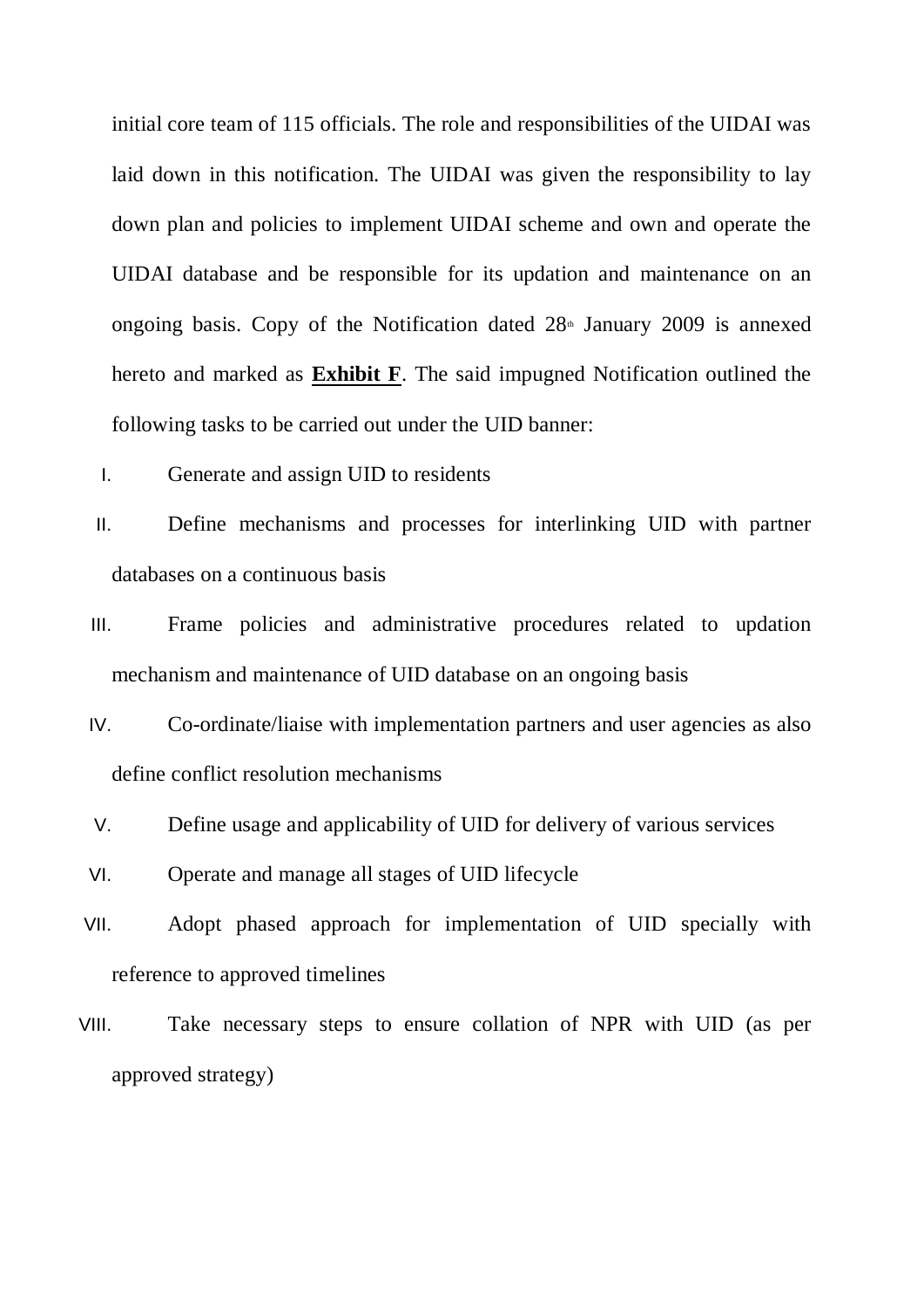IX. Ensure ways for leveraging field level institutions appropriately such as PRIs in establishing linkages across partner agencies as well as its validation while cross linking with other designated agencies

X. Evolve strategy for awareness and communication of UID and its usage XI. Identify new partner/user agencies

6. The Petitioner submits that subsequent to the notification the Government appointed Shri. Nandan M. Nilekani as Chairman of the Unique Identification Authority of India, in the rank and status of a Cabinet Minister for an initial tenure of five years. Mr. Nilekani has joined the UIDAI as its Chairman on 23 July 2009. Copy of the notification appointing Nandan M. Nilekani as chairman is annexed hereto and marked as **Exhibit G**.

7. The Petitioner submits that although set up through an executive fiat, the UIDAI was always intended to be brought under the purview of a legislative scheme. In the meanwhile, an advisory council presided by the Prime Minister's was set up on 30 July 2009. The Council is to advise the UIDAI on Programme, methodology and implementation to ensure co-ordination between Ministries/Departments, stakeholders and partners. Further, the activities of the UIDAI were to be supervised and monitored by a Cabinet Committee headed by the Honourable Prime Minister and consists of the Minister of Finance, Minister of Agriculture, Minister of Consumer Affairs, Food and Public Distribution, Minister of Home Affairs, Minister of External Affairs, Minister of Law and Justice, Minister of Communications and Information Technology, Minister of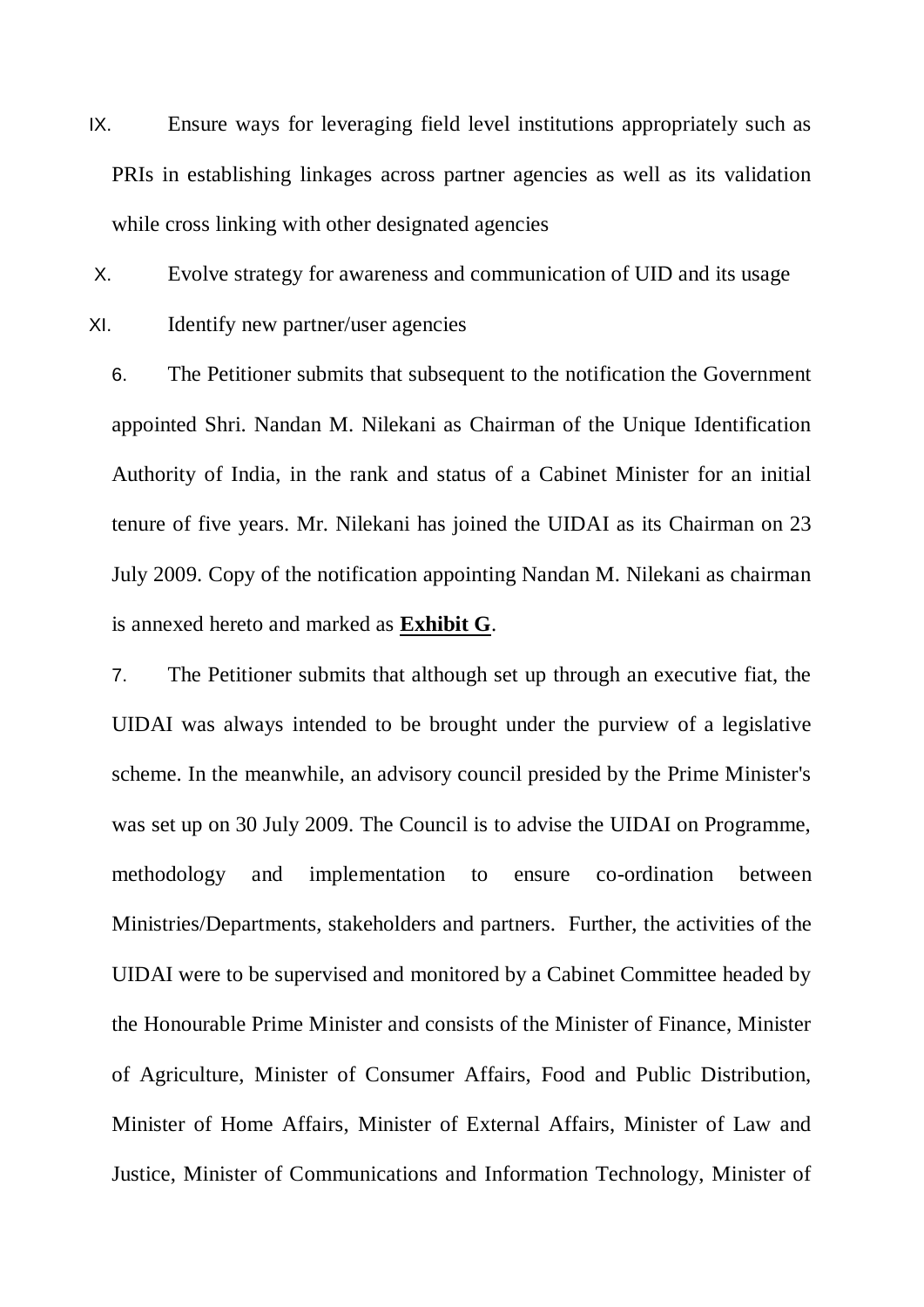Labour and Employment, Minister of Human Resource Development, Minister of Rural Development and Panchayati Raj, Minister of Housing and Urban Poverty Alleviation and Minister of Tourism. The Deputy Chairman Planning Commission and Chairman UIDAI are special invitees.

> 8. Thus it is clear that in its present form UIDAI is an executive body with no legislative authority intended at this juncture to create the systems for the long term universal implementation of UIDs pursuant to the enactment of a legislative scheme and an appropriate regulatory authority. The Petitioners submit that before the legislative scheme is enacted, the Parliament as a sovereign body, will scrutinize the "suspect" claims made by UID and the effectiveness, feasibility and constitutionality of its objectives. The Petitioners submit that the constitutionality of the UID as an executive scheme without any legislative backing is further suspect pursuant to the rejection of the NIDAI Draft Bill by the Standing Committee of the Parliament, for falling short of meeting minimum constitutional standards.

9. The Petitioners submit that the eventual aim of the *aadhaar* numbers scheme is to streamline the delivery of services to Indian residents and avoid corruption and misuse of public funds and subsidies. UIDAI claims that the UID will achieve the two following objectives: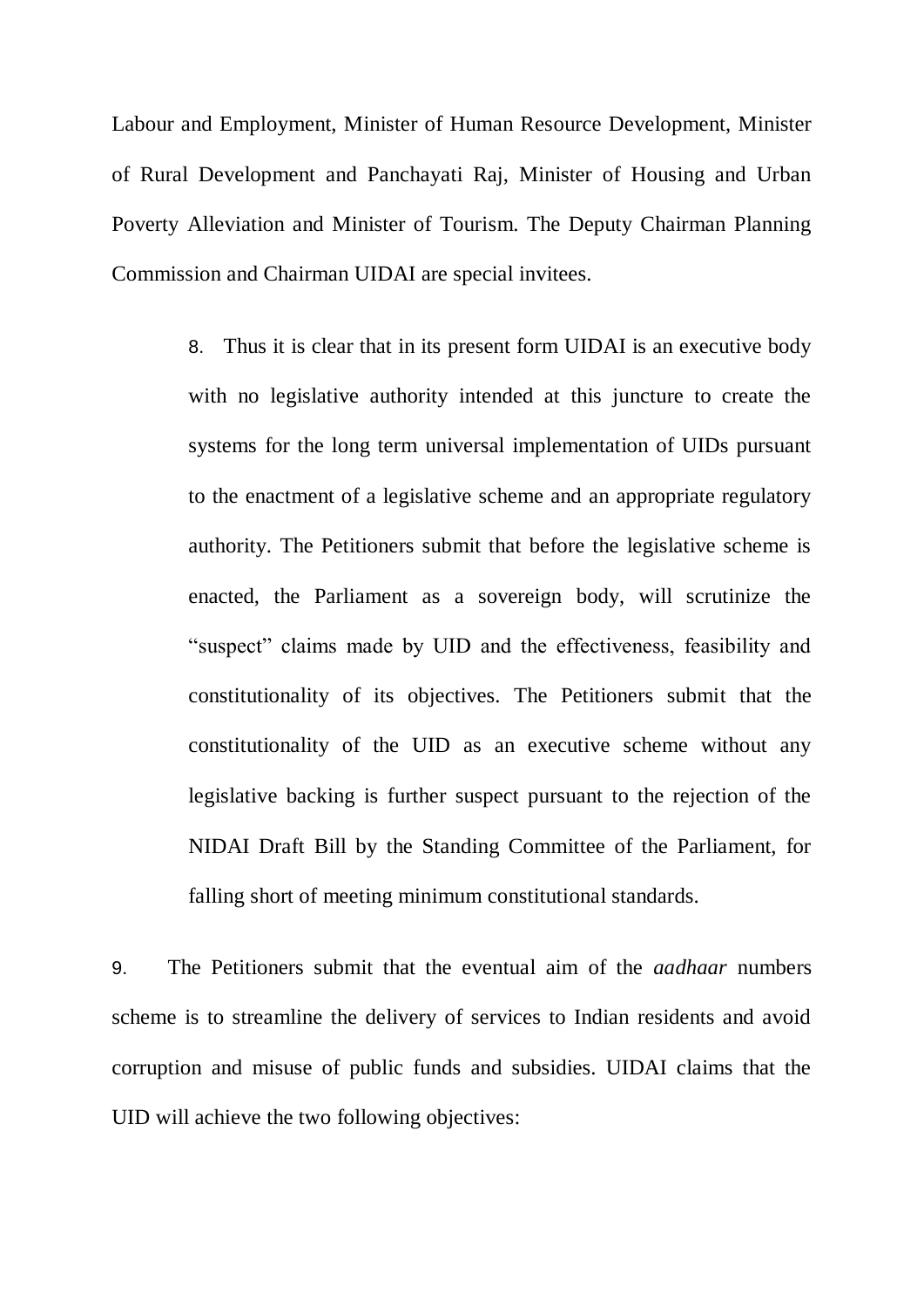a. Revolution in public service delivery. By providing a clear proof of identity, Aadhaar will empower poor and underprivileged residents in accessing services such as the formal banking system and give them the opportunity to easily avail various other services provided by the Government and the private sector. The centralised technology infrastructure of the UIDAI will enable 'anytime, anywhere, anyhow' authentication. Existing identity databases in India are fraught with problems of fraud and duplicate or ghost beneficiaries. To prevent these problems from seeping into the Aadhaar database, the UIDAI plans to enrol residents into its database with proper verification of their demographic and biometric information. This will ensure that the data collected is clean from the beginning of the program. However, much of the poor and under-privileged population lack identity documents and Aadhaar may be the first form of identification they will have access to.

b. Overhaul internal security and assist the investigating agencies.

10. To achieve its objective as stated above, UID has set out to undertake its main task that is of Data Collection, without the legislative passage of the NID Bill. The Petitioner submits that the creation of a national identity card or number requires the following activities:

i. DATA COLLECTION: Information relating to the individual necessary for identification is collected and stored in a register under the supervision of a governmental authority. This may include different categories of sensitive,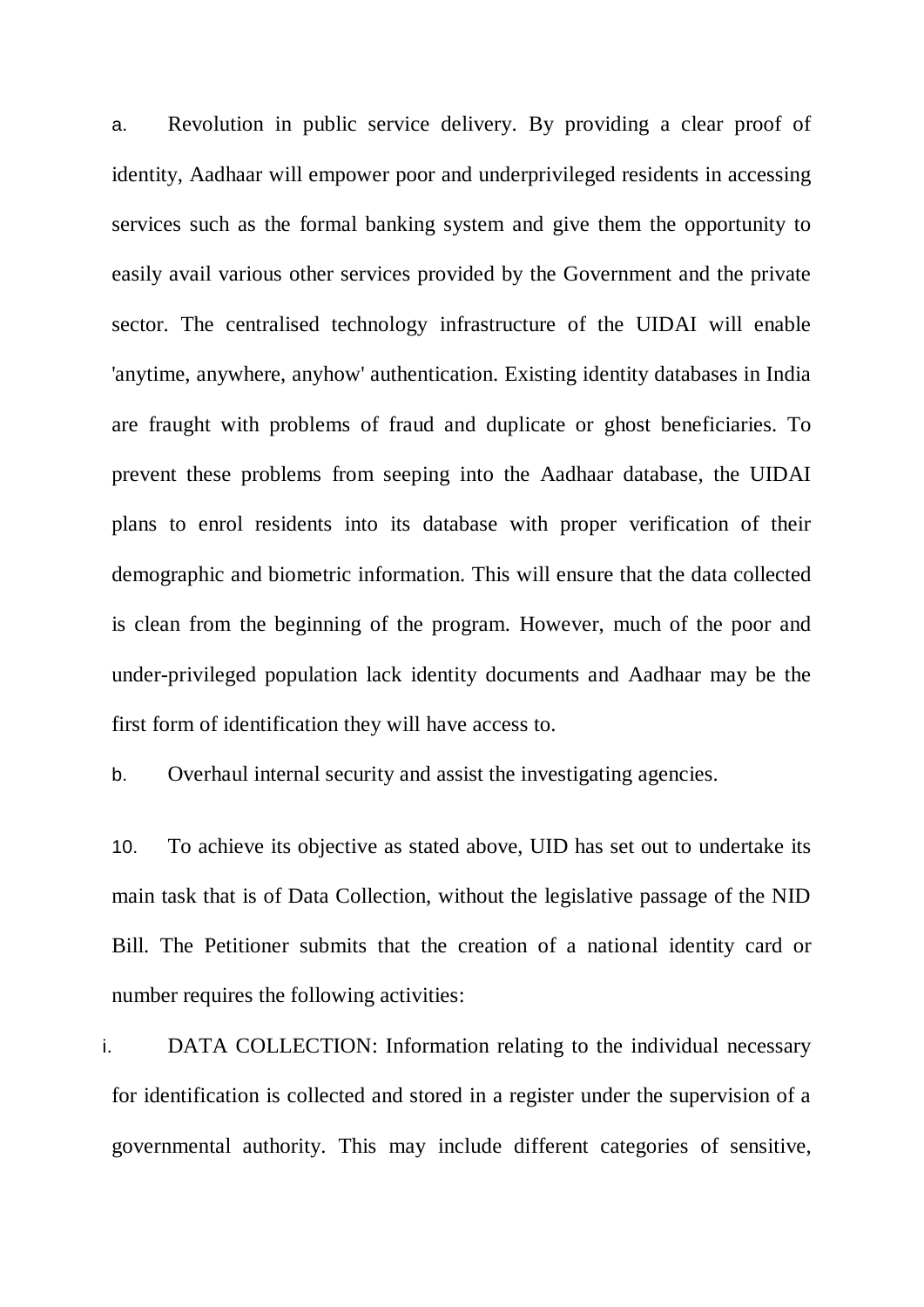personal information about individuals from their health records, to bank transactions, to the number of times they may use public transport every week.

- ii. DATA PROCESSING: The Authority either discloses or verifies the information in the register upon any requests regarding any individual permitted under any law; and
- iii. DATA PROTECTION: The government is duty bound to protect such information.
- iv. DATA DESTRUCTION: The government is duty bound to destroy such sensitive, personal information as is not absolutely needed for the functioning of a scheme of authentication of identity cards or numbers, and has been collected for that purpose, and should not be retained or used for any other purpose without the full informed consent of each and every enrollee.

11. The main function of the Authority is to collect relevant personal details together with unique biometric information from the population and use this information as the basis for issuing unique identification numbers to the population. The unique numbers, which are referred to as *aadhaar* numbers*,* are to be used as the basis of authentication of the identity of Indian residents seeking to avail certain services, either from the State or private parties. While authenticating the identity of a user, the proposed Authority only confirms or denies the authenticity of the number and its holder, i.e., by way of a simple 'Yes' or 'No' answer. The UIDAI has stated that the proposed authority does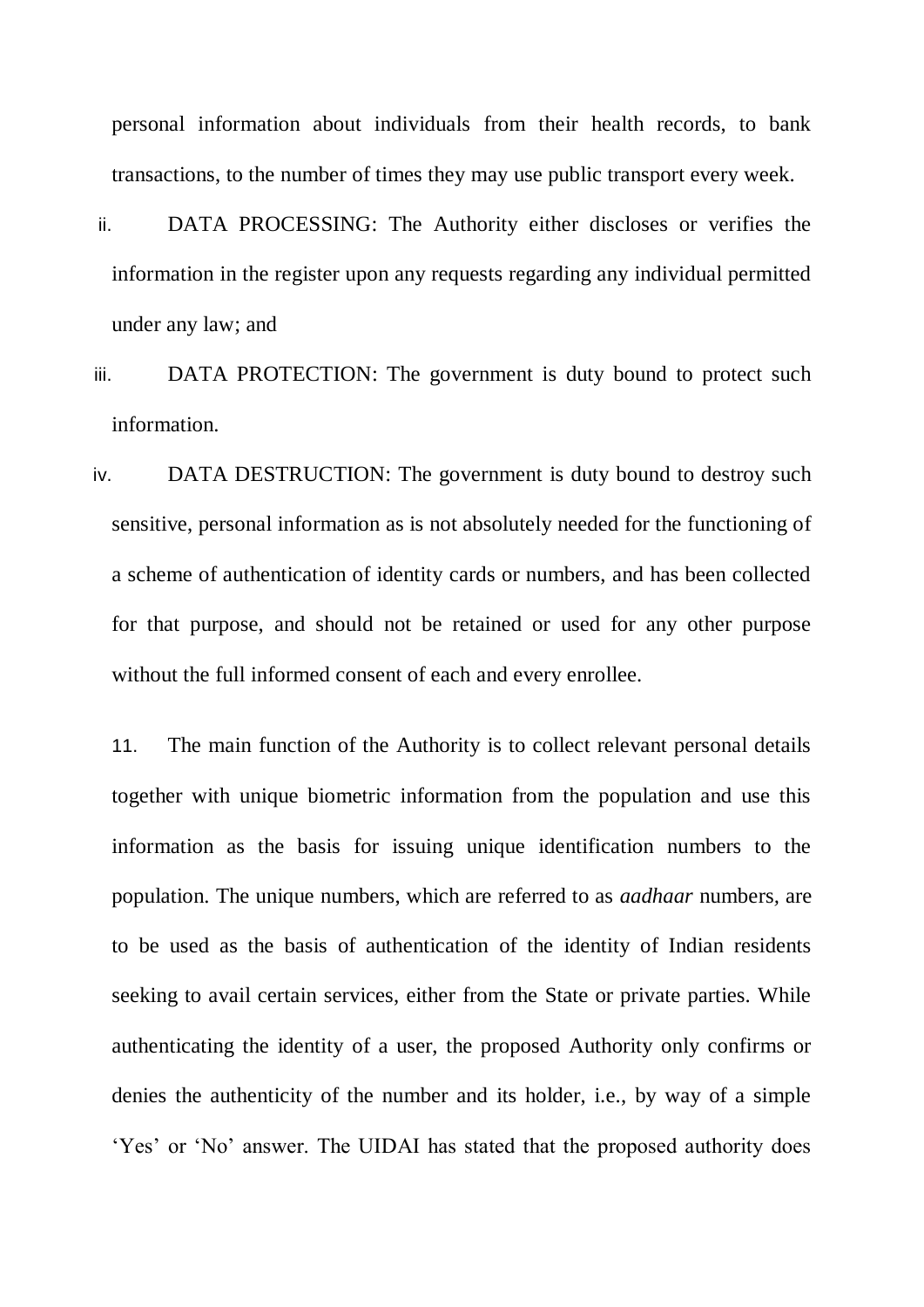not propose to disclose, to a third party, any of the personal details it may have collected in order to issue the *aadhaar* number. However, the Authority in a central database will store details of all authentication requests received for a particular *aadhaar* number. On analyzing these authentication requests it is possible to track the location and utilization of services by the holder of an *aadhaar* number. This can create immense potential for misuse of information, leaking of personal information in the wrong hands. Apart from this, UID, in an open premise has committed itself to sharing all information collected by it with the National Intelligence Grid. Copy of a detailed scientific study by Paul Ohm titled **"Broken Promises of Privacy..."** that illustrates how central identity databases facilitate the reverse audit trail of personal information is attached hereto and marked as **Exhibit H**.

12. **The UIDAI has conducted a so-called 'proof of concept' study that determined the expected rate of failure of biometric measurement as an identification method. The report is attached hereto and marked Exhibit …. An analysis of the reported figures reveals that the conclusions drawn in this report are insufficiently precise, and in fact, the incidence of socalled 'false positives' (persons incorrectly identified by the measuring system) will be impossibly high. A copy of this analysis by David Moss, a British engineer responsible for similar studies that showed the impossibility of the now-cancelled (at a loss of substantially over stg 800**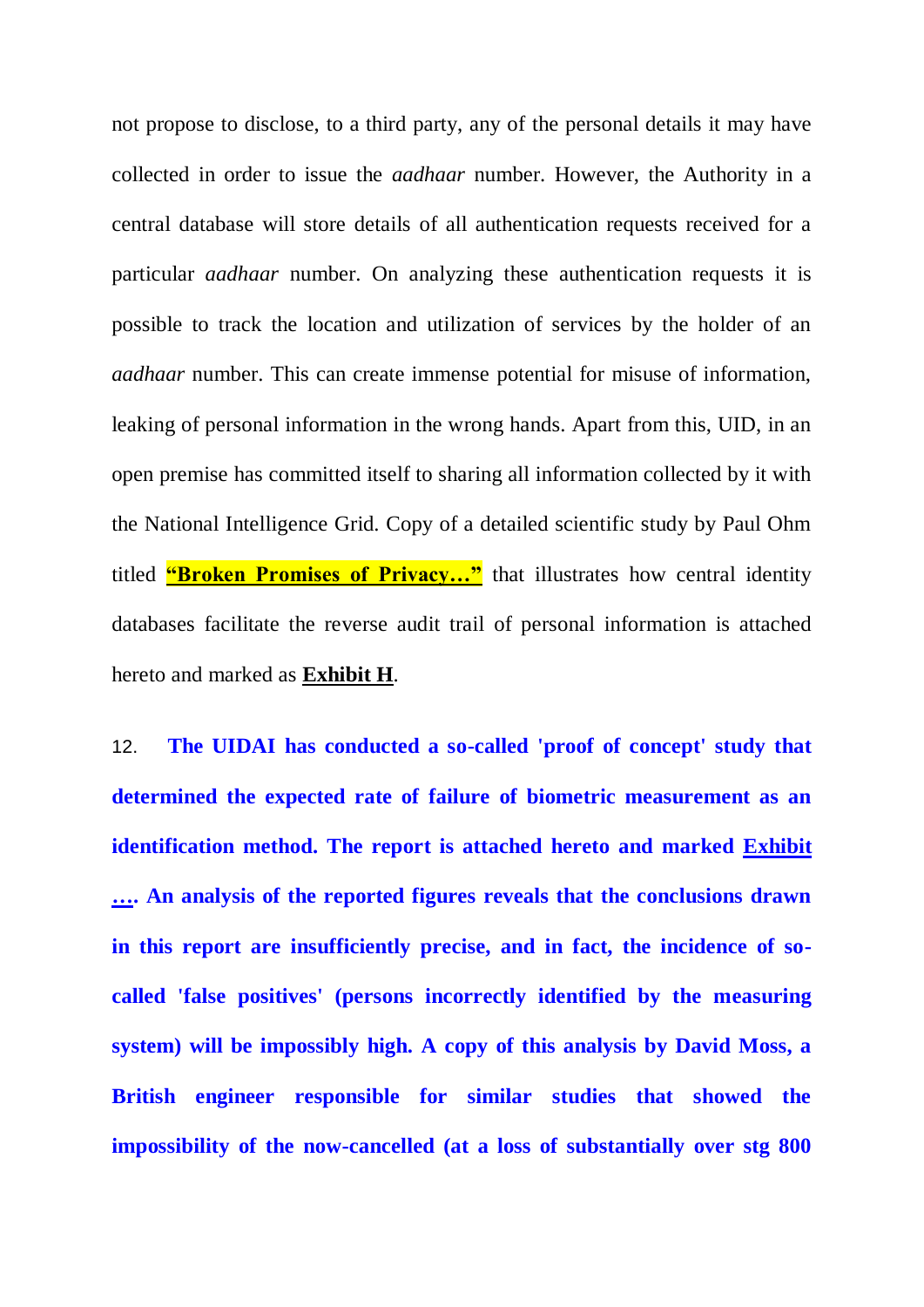**million, approximating Rs 6,500 crores) UK ID cards system is attached as Exhibit ....**

13. The draft NIDAI Bill lays out a regulatory framework identifying the powers and responsibilities of the proposed Authority along with criminal sanctions for unauthorized disclosure of information collected by the Authority. However, the same are highly inadequate and fail to meet the minimum standards of safeguards necessary. In a legal atmosphere with no legislated right to privacy, the enforcement of weak criminal sanctions against any breach of privacy becomes difficult. Copy of an article titled "A Unique Identity Bill" by Prof. Usha Ramanthan, a prominent advocate on the right to privacy in India, is annexed hereto and marked as **Exhibit I.**

14. The Petitioners submit that the UIDAI draft as it was tabled in the Parliament has been rejected by the Standing Committee by its report dated  $13<sup>th</sup>$ December 2011, by the making the following observations:

a. Lack of clarity

b. Overlap between UID and NPR

c. No statutory power to address key issues of defaulters and penalties

d. Aadhar will not completely eradicate the need to provide other documents for identification

e. Estimated failure of biometrics is expected to be as high as 15% due to a large chunk of population being dependent on manual labour.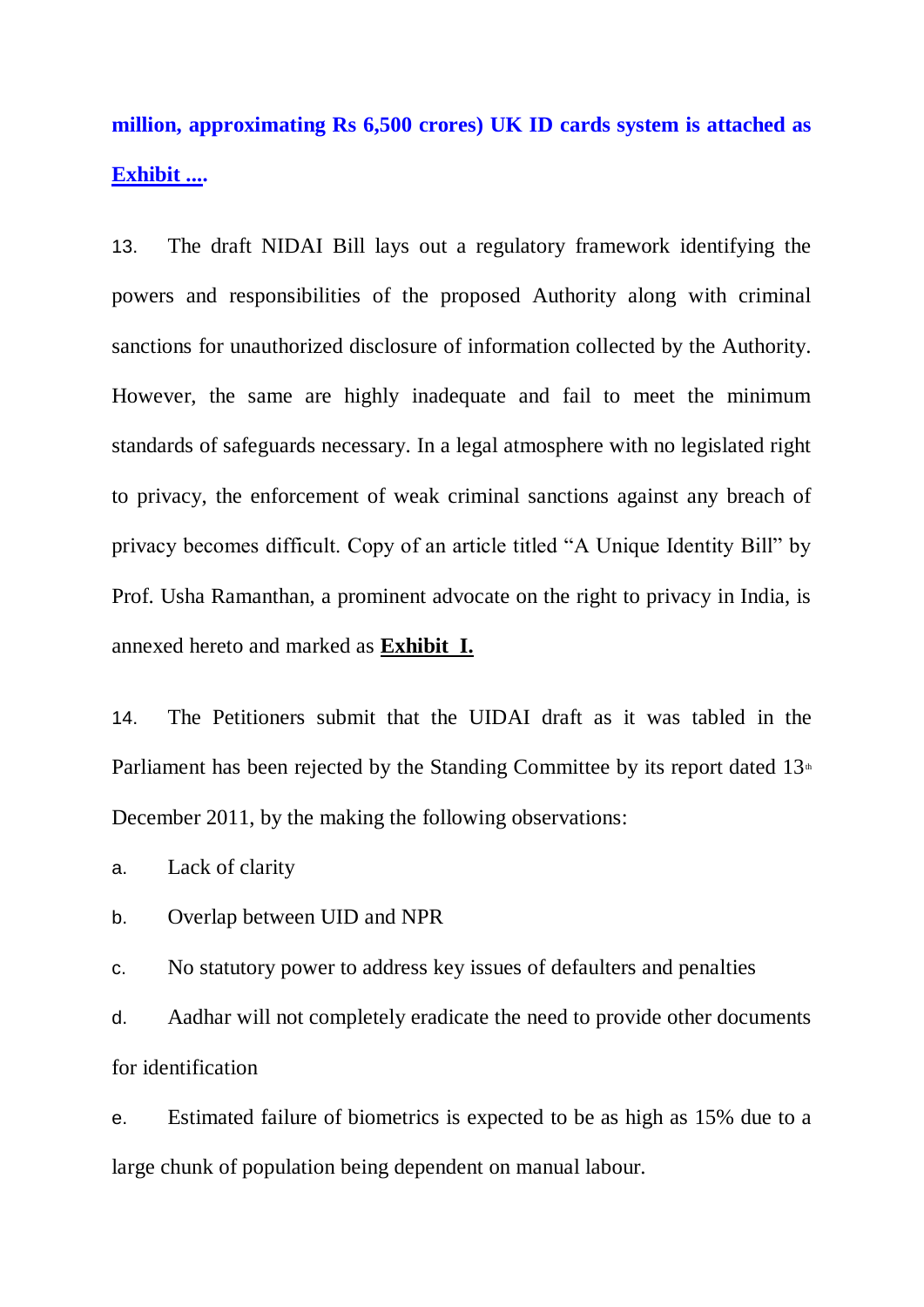f. It is also not clear that the UID scheme would continue beyond the coverage of 200 million of the total population, the mandate given to the UIDAI.

g. Considering the huge database size and possibility of misuse of information has not been carefully considered.

Copy of the detailed report of the Standing Committee dated  $13<sup>th</sup>$  December 2011 is annexed hereto and marked as **Exhibit** .

#### V. **RIGHT TO PRIVACY**

15. The Petitioner submits that the proposal of data collection, storage and sharing as laid out above makes heavy inroads into the right to privacy and its constitutionality must be tested against the breach of the right of privacy itself enshrined under Article 21 and also for rationality and non-arbitrariness by examining the objective behind UID. The Petitioner submits that UIDAI attempts to undertake the task of collecting personal information for the entire Indian population, which constitutes a total of 1.2 billion people. The privacy implications of the same are numerous and as follows:

# I. **Data Collection:**

i. **Sub Registrar:** UIDAI in order to expedite the collection of information has entered into MoUs with several agencies, be it Banks, Insurance Agents, other Government Departments to enrolls citizens for the UID card. Even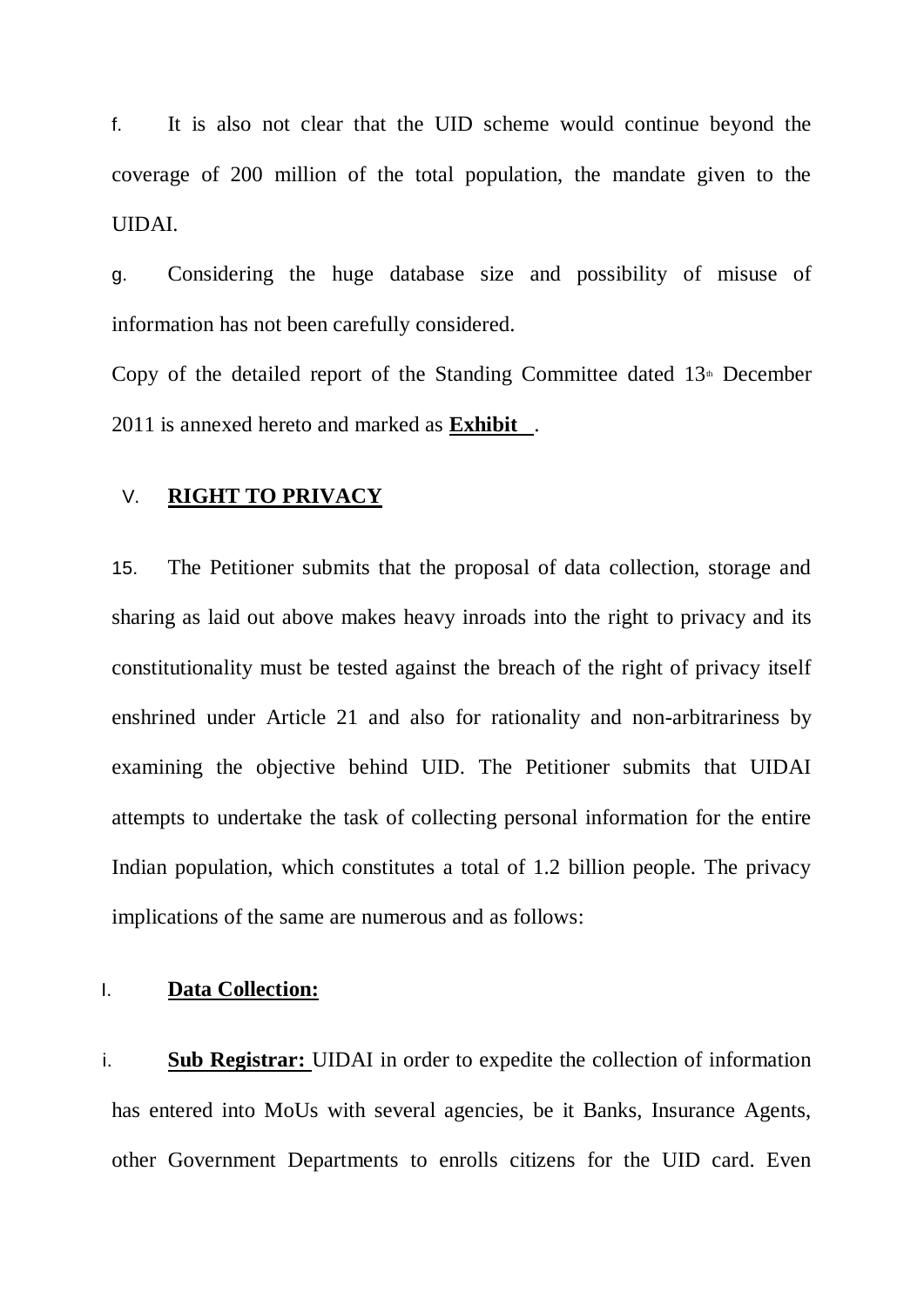though UIDAI , only allows for collection of non-sensitive personal information, through the decentralization and delegation of data collection, the Sub-Registrar has been provided with the freedom to ask for additional information. Thus, for example, every Aadhar form has the option of linking your bank account with the Aadhar number. The Petitioners submit that in many reported cases, the Banks acting as Sub-registrars, automatically link the bank accounts with the Aadhar while registering new entrants. Some of the excessive information sought from sub-registrars includes:

- 1. Resident's name, his/her father's name, his/her spouse's name, names of his/her children, his/her age, residential address, his/her income, whether he/she owns any car? Whether he/she owns any scooter? Whether he/she owns any other vehicle? His/her telephone and cell phone numbers, both office and residence, his/her deposits, insurance policies, investments, the companies in which he/she has interest and other details;
- 2. Similar details regarding spouse and children, linked with the Aadhar number are collected. All these details are not collected under the Aadhar form. However, all these particulars are mandated through the concept of 'Know Your Customer' from the banks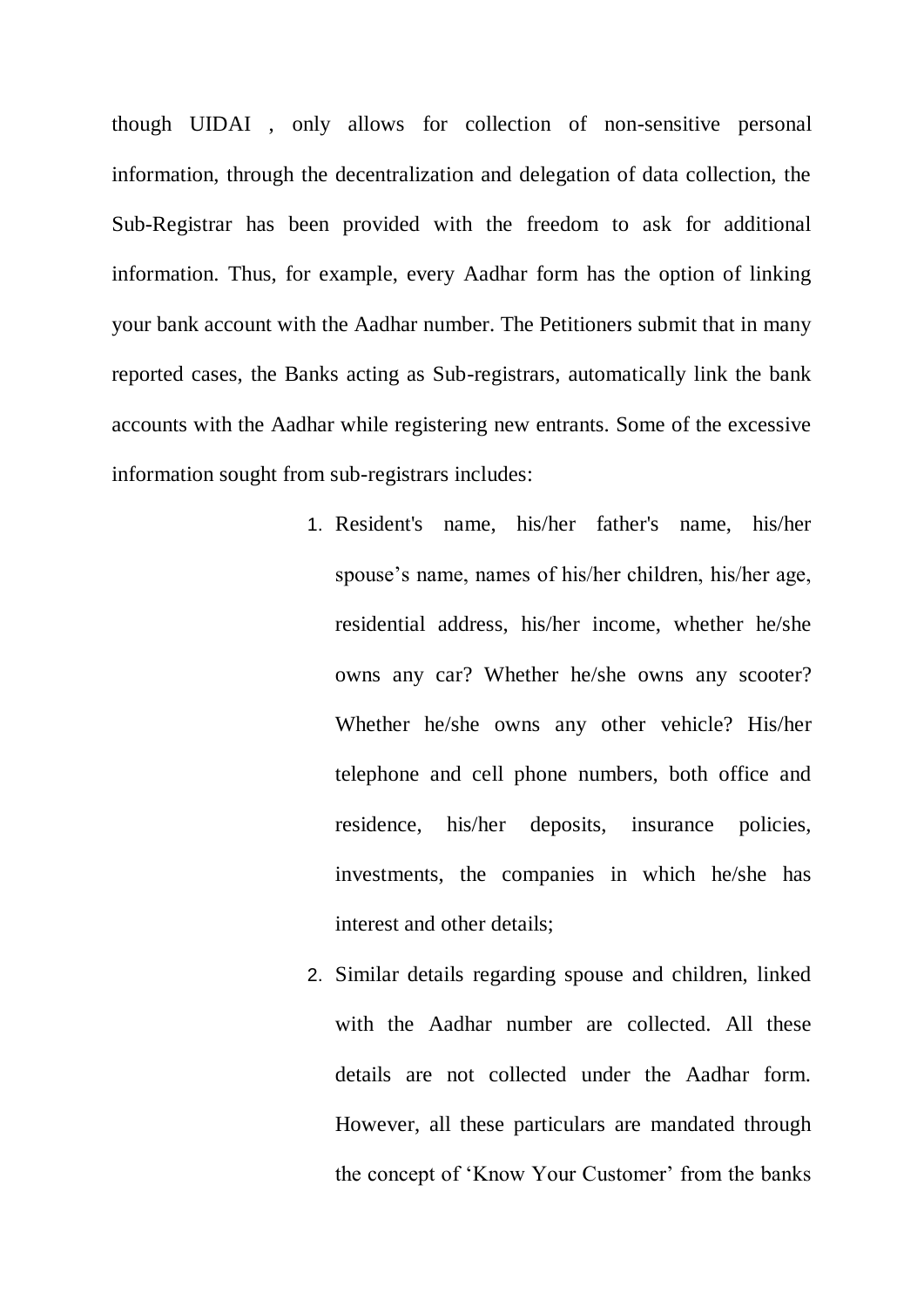by a RBI directive. When all these details of each resident is integrated, the state would be virtually accessing and intruding into the life each and every resident of India, through Dr. Usha Ramanathan's argument on convergence of different silos of information.

ii. **Excessive Delegation:** By appointing several sub-registrars and empowering them with data collection and registration, sensitive personal information about citizens instead of going directly to the UIDAI data base also becomes available in a parallel format with the Sub-Registrar, who is not bound by any rules, regulations or legislative framework to protect. **Copy of recent news report of theft and sale of enrolment data from private agencies in Punjab is annexed hereto and marked as Exhibit . [EXHIBIT MORE ARTICLES…]**

16. **Data Storage in One Central Database:** It further contemplates storage of that entire information in one central data base. The Respondents also claim that it will be safe. It is submitted that biometric and demographic information of 1.3+ billion residents of India mean 6 petabytes (6,000 terabytes or 6,000,000 gigabytes). It will be the world's largest database. The technological challenges are enormous and involve system performance, reliability, speed and resolution of accuracy and errors. But a more serious issue is regarding the security. The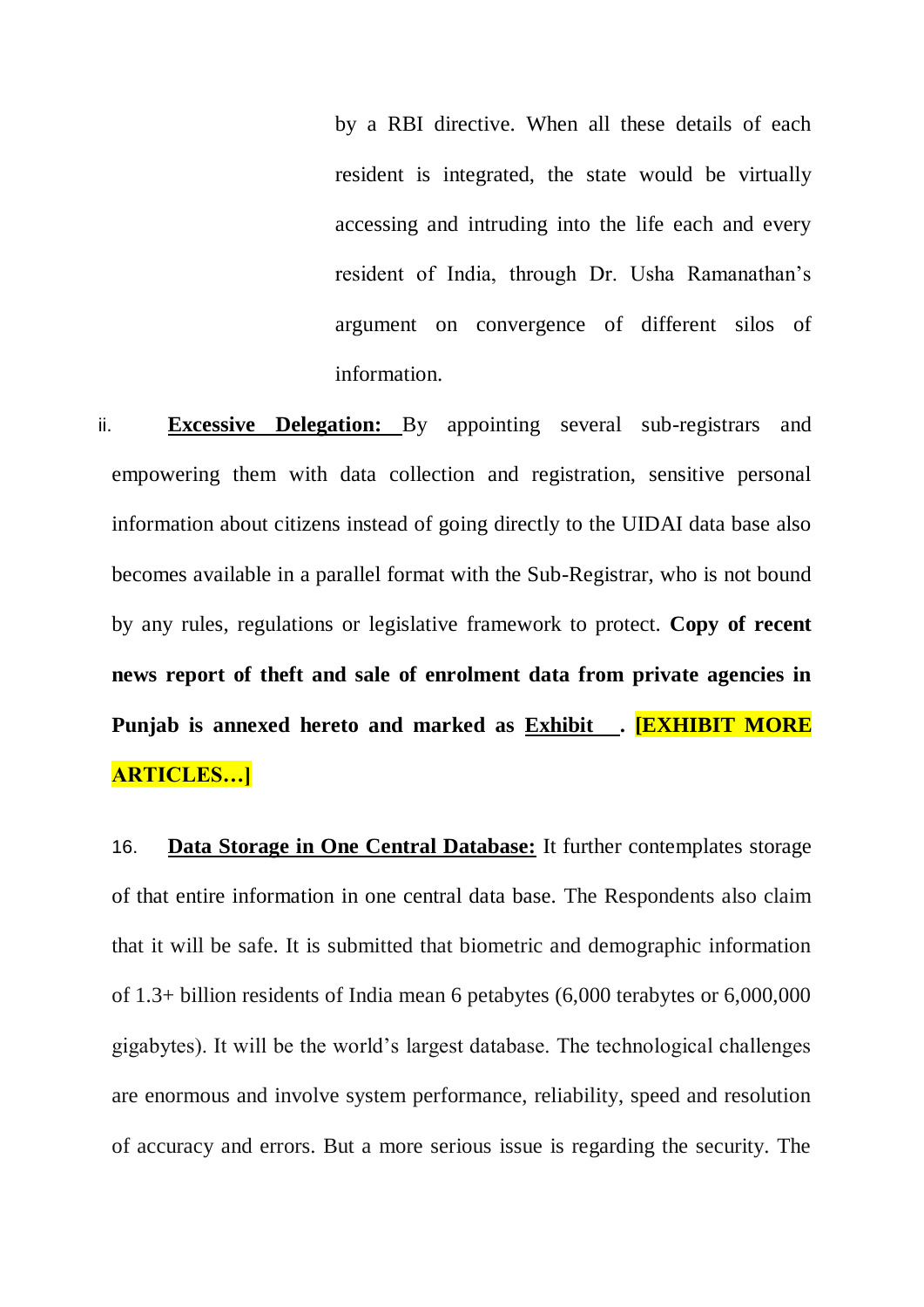information can be hacked. The Petitioners respectfully submit that hacking of data is not a theoretical fear, but a practical reality. The implications of this cannot be settled just through a Proof of Concept.

#### I. **Data Protection**

i. **Audit Trail:** According to UIDAI, when you enter into a transaction where you had to produce your ID card, the design of the system was such that a record would be kept of every such verification. It provides a detailed record of every transaction done, which can be of interest to either people browsing the database or to security services or whoever. UIDAI, argues that the record here is limited to verification and thus even if traced back to the source of service accessed, it remains harmless. However, the record here wouldn't be just the verification of identity; there would be a little more data associated with the transaction. In a recent published interview, a scholar working on the conflict between privacy and National ID cards, cites the following apposite example:

> *"For example, you went to Health Clinic Number 45. They used your card and your fingerprint there for verification. They did this at 12:37 hours. There is a series of metadata associated with that visit that would be there in the audit trail. And, of course, it wouldn't take very long to realise that, actually, Health Clinic Number 45 is a sexual health clinic. If*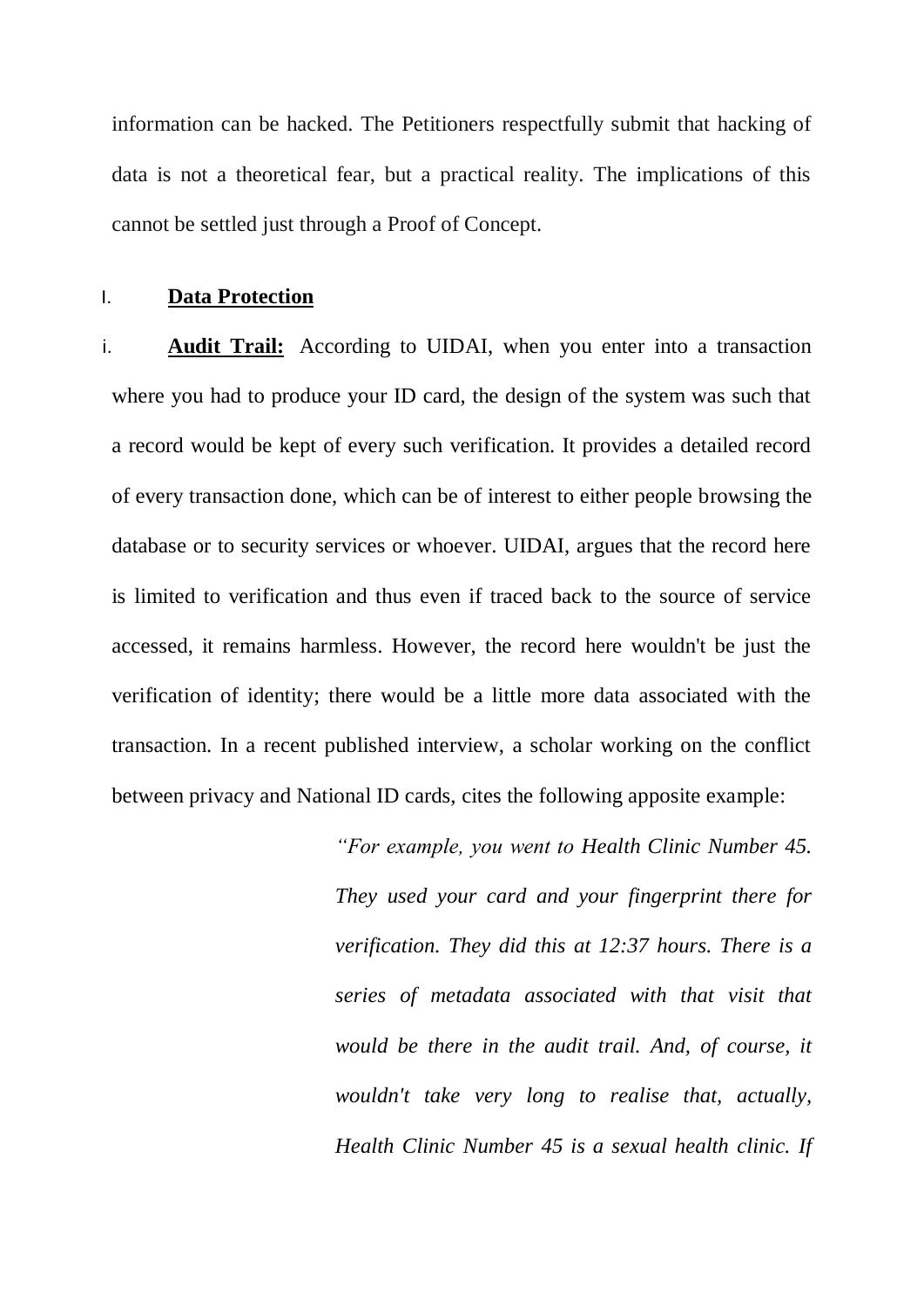*the audit trail also shows that you were there on a number of occasions, it might be reasonable to infer certain kinds of things that you perhaps do not want to disclose. Some things are not necessary to be disclosed, but which are being recorded and stored in an accessible way to various people because of the way the system is designed."* A copy of the Edgar Whitley interview printed in Frontline is annexed hereto and marked as **Exhibit .**

ii. **Disclosure of Information:** The potential of audit trail misuse is an important reality. In the present form UIDAI has no mechanisms for preventing the sharing of any information, or safeguards/penalities for leaks and misuse of verification records. The NID Bill, however contemplates misuse and hence provides the following framework:

a. Cl. 33" Nothing contained in the sub-section (3) of section 30 shall apply in respect of  $-$  (a) any disclosure of information (including identity information or details of authentication) made pursuant to an order of a competent court; or (b) any disclosure of information (including identity information) made in the interests of national security in pursuance of a direction to that effect issued by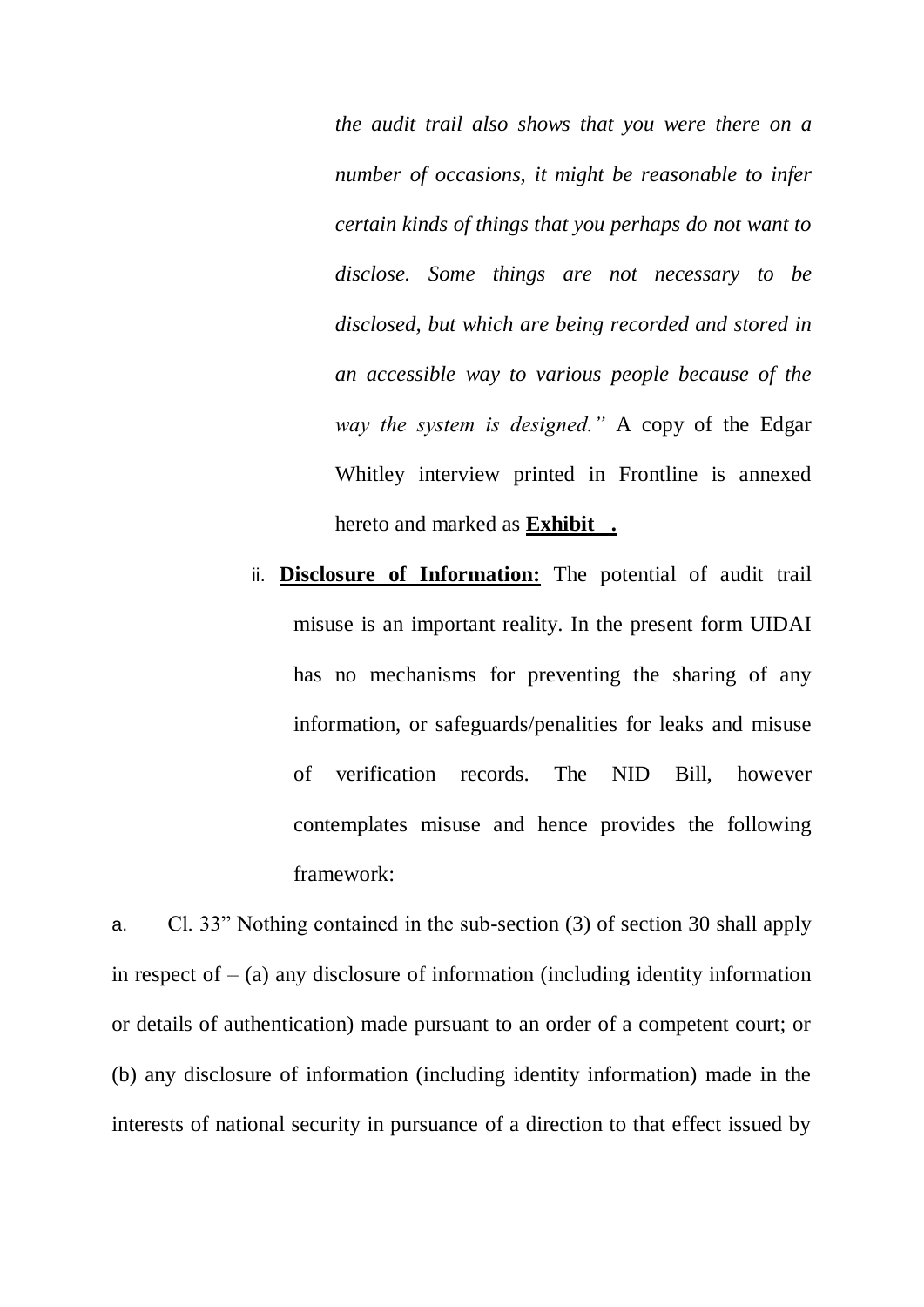an officer not below the rank of Joint Secretary or equivalent in the Central Government after obtaining approval of the Minister in charge.

> Clause 33, is highly inadequate, as firstly it excludes information sought for security reasons from judicial scrutiny. This in itself is a recipe for grave misuse of private information. On the other hand court orders are not subject to the rule of *audi alteram partem*.

4. **Destruction of Data:** The UIDAI has described its operational method for authentication of enrollees as requiring the person to present the number and biometric information (initially, fingerprints, up to ten; however it has been asserted from time to time that only two fingerprints will be necessary for authentication; in the absence of any trials of the system, such fine details are not known at present. The need for iris scans has also been expressed, however, the budget for recording iris scans has not been approved, nor have the present numbers of the population, said to be over 10 cr, had iris scans taken at the time of enrolling with UIDAI). The information will be matched with the information in UIDAI's central database and a simple yes/no reply will be generated. No personal details of any kind can be sought from the database through this system. It is obvious that other personal details are only taken for the purpose of verifying the accuracy of the basic information ie matching the fingerprints with the person. It is not needed for the further functioning of the system, as claimed by UIDAI. It is therefore essential that the additional data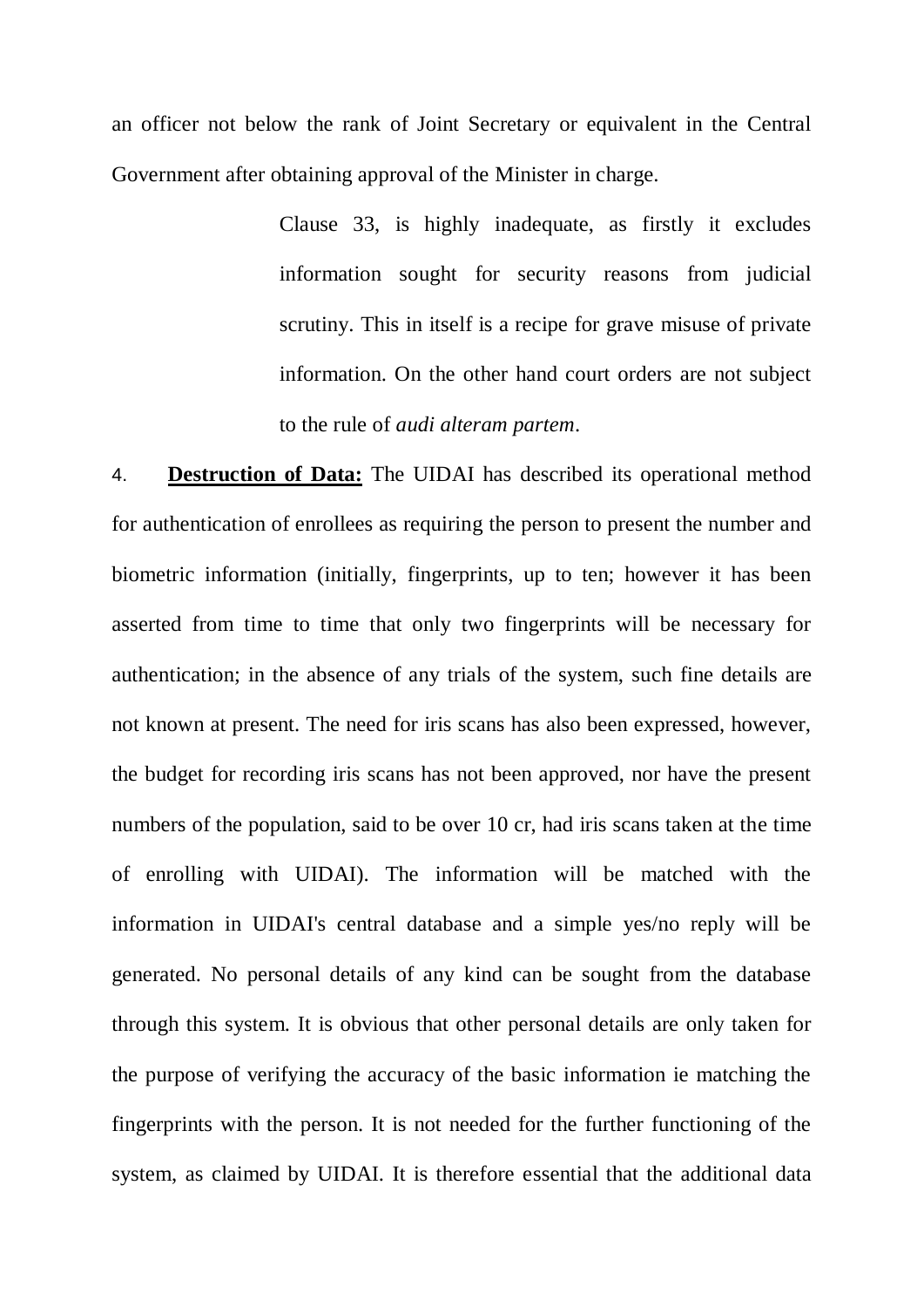collected be destroyed in order to protect citizens from any illegal access to the UIDAI database and subsequent misuse of that breach of privacy in any way whatsoever. UIDAI has not made any provisions at all for data destruction, although it is well known in technological circles that destruction of digital data is an expensive and tedious task.

17. It is important to note that the Right to Privacy especially in the context of wrongful access to personal information about individuals and controlling excessive interference from the State into private lives of individuals, is well recognized in Indian law. It has been held that the Right to Privacy is an integral part of the Right to Life under Article 21.

18. In *Kharak Singh v. State of Uttar Pradesh*, a person with a criminal record, had challenged the constitutionality of certain police regulations which permitted surveillance of his house as also 'domiciliary visits' to his house at any time. In this case the petitioner had attempted to put forth the argument that the regulations in question violated his right to privacy which could be read into the fundamental right to life and liberty in Article 21 of the Constitution. The majority judgment of the Court however rejected this argument that Article 21 of the Constitution provided for a fundamental right to privacy. The minority judgment by Justice Subba Rao and Justice Shah however favoured a broader interpretation of the term 'personal liberty' in Article 21. In pertinent part,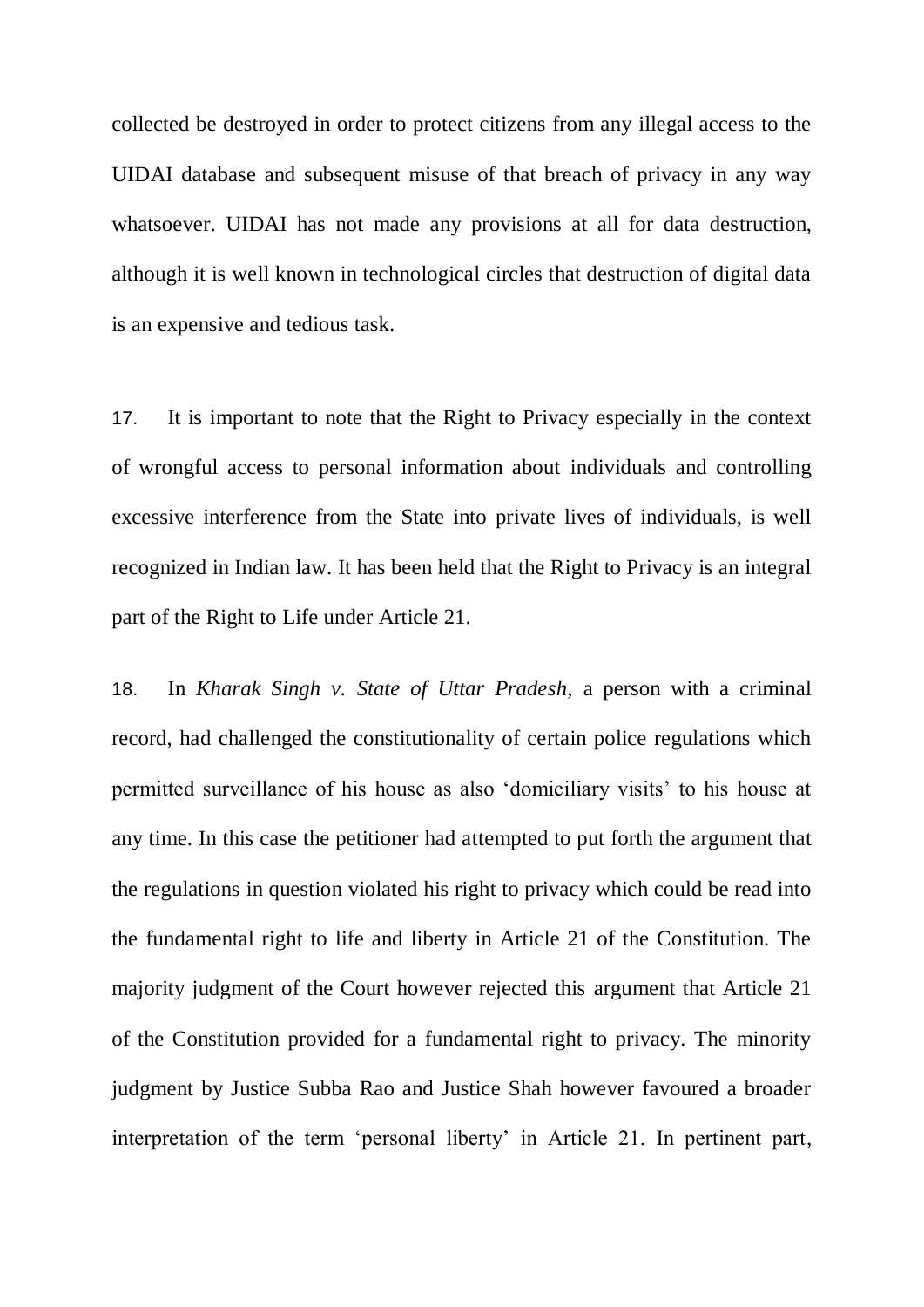Justice Rao held that "*It is true our Constitution does not expressly declare a right to privacy as a fundamental right, but the said right is an essential ingredient of personal liberty.*"

19. The debate over 'privacy as a fundamental right' cropped up once again in the case of *Gobind* v. *State of Madhya Pradesh*. The petitioner in this case had challenged certain police regulations on the grounds that the same had invaded the petitioner's fundamental right to privacy. In this judgment a full bench of the Supreme Court was more willing to link the 'right to privacy' to the fundamental rights enshrined in Part III of the Constitution. The Court has held that the Right to Privacy clearly means one has a right to be left alone within one's home.

> "*Rights and freedoms of citizens are set forth in the Constitution in order' to guarantee that the individual, his personality and those things stamped with his personality shall be free from official interference except where a reasonable basis for intrusion exists. 'Liberty against government" a phrase coined by Professor Corwin expresses this idea forcefully. In this sense, many of the fundamental rights of citizens can be described as contributing to the right to privacy*.*"*

20. The aforesaid quote is pertinent in understanding the kind of unfettered intrusion access UIDAI and the NID Bill allow into the State and many other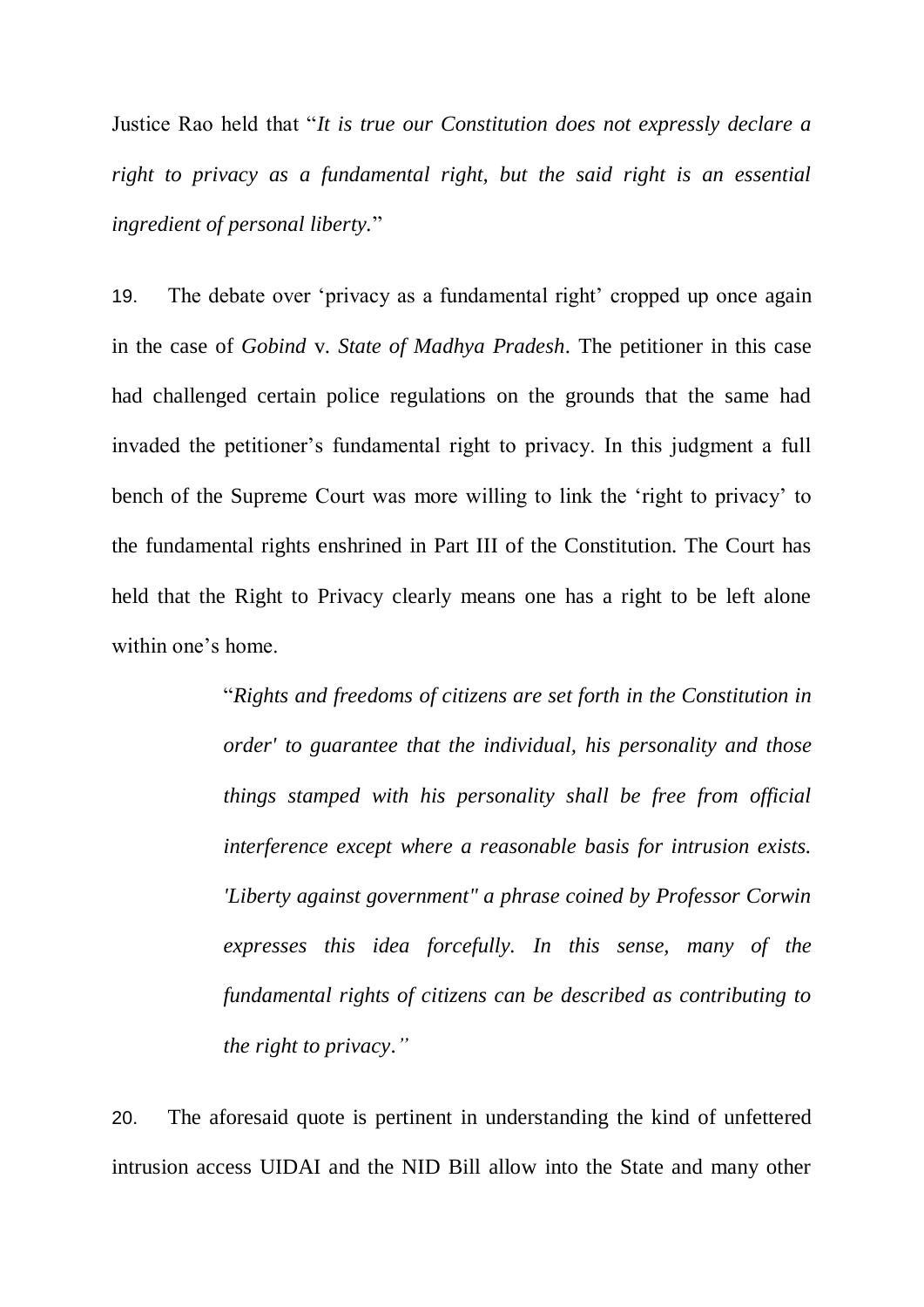private agencies into the personal lives of citizens of India, without any legislative procedures, safeguards and remedy. Thereafter, the right to privacy has been recognized in a number of judgments of this Court and of the High Courts in a number of cases including *PUCL v. Union of India* (1997) 1 SCC 301, *Sharda v. Dharampal* (2003) 4 SCC 493, *R. Rajgopal v. State of Tamil Nadu* (1994) 6 SCC 632, *Phoolan Devi v. Shekhar Kapur (57 (1995) DLT 154)*, *Khushwant Singh* v. *Maneka Gandhi* AIR 2002 Del 58.

21. And more appositely, in the case of *District Registrar and Collector, Hyderabad v. Canara Bank* (2005) 1 SCC 632, section 73 of the Andhra Pradesh Stamp Act was challenged. The impugned section required any public officer or any other person having in his custody records, registers, books, documents, the inspection of which may result in discovery of fraud or omission of duty, to allow any person authorized in writing by the collector to enter any premises to conduct an inspection of the same which may also be impounded by the person so authorized after due acknowledgement of the same.

22. This provision was struck down by the High Court of Andhra Pradesh on the grounds that it was arbitrary and unreasonable and the same was upheld by the Supreme Court. In arriving at its conclusions the Court held that legislative intrusions into a person's privacy "*must be tested on the touchstone of reasonableness as guaranteed by the Constitution and for that purpose the Court can go into the proportionality of the intrusion vis-à-vis the purpose*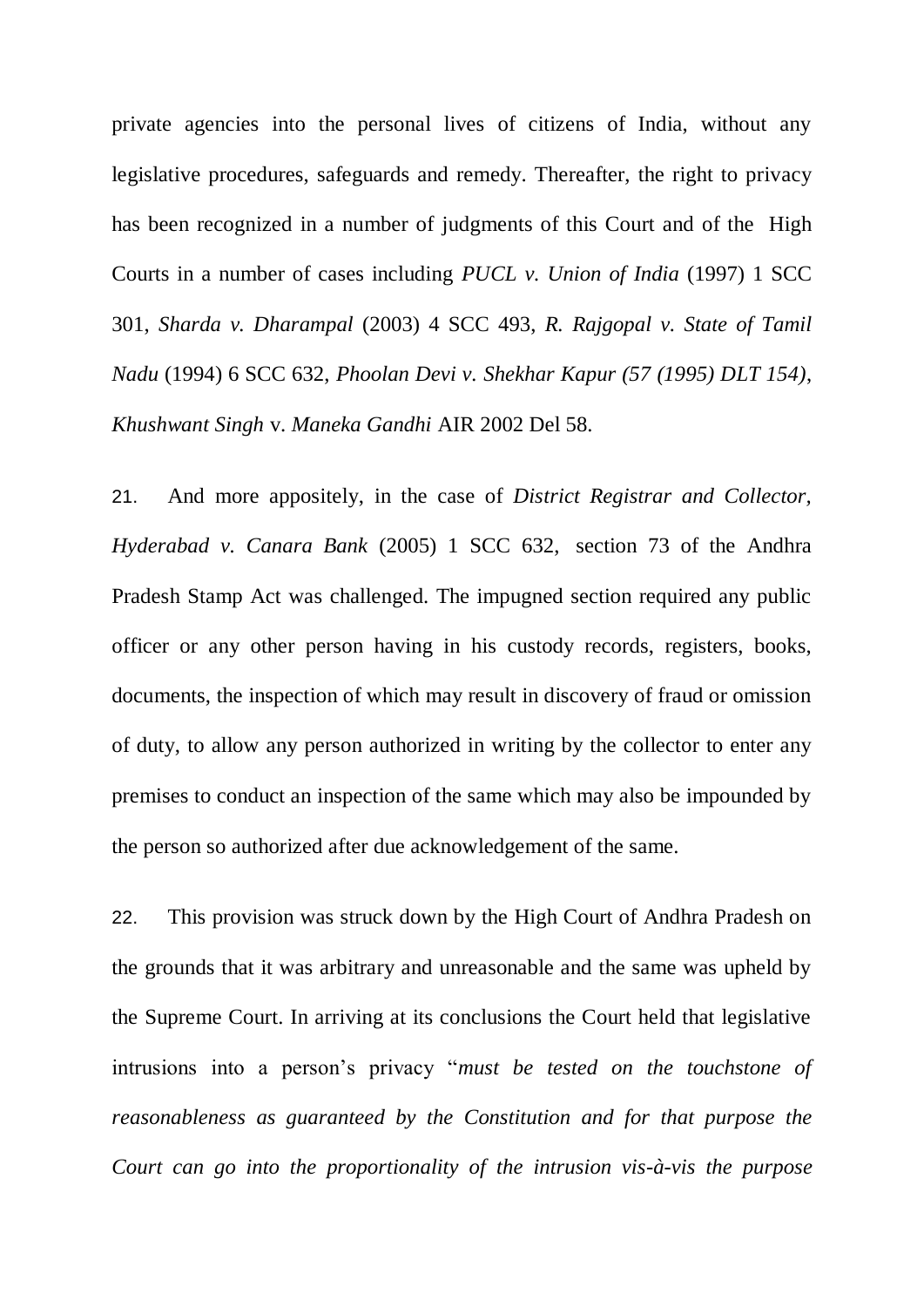*sought to be achieved.*" In a later portion of the judgment the Court while harshly criticizing the lack of any procedural safeguards or mechanism in the impugned provision went on to cite its own precedent in the case of "*Air India*  v. *Nergesh Meerza & Ors., (1981) 4 SCC 335,* where *"it was held that a discretionary power may not necessarily be a discriminatory power but where a statute confers a power on an authority to decide matters of moment without laying down any guidelines or principles or norms, the power has to be struck down as being violative of Article 14.*"

#### VI. **RATIONAL NEXUS BETWEEN UID AND THE POLICY OBJECTIVE\**

23. The Petitioners submit that the UIDAI has made statements in public that through a study titled, 'PROOF OF CONCEPT' they have developed a full proof method and with minimal error margin. The Petitioners submit that the purpose of any feasibilithy study must be to conclusively established that the objectives sought to be achieved will be accomplished through the exercise, especially when a vast amount of public money is at stake.

24. Thus, in the case of the UID project, where the objectives, according to the statements of the Respondents, are to ensure welfare benefits reach the intended beneficiaries, it would be necessary for the PoC exercise to show how beneficiaries would receive these benefits. This means, that the study would involve, not merely the collection of fingerprint data, but the use of the data to authenticate the BPL beneficiaries who come to collect PDS rations from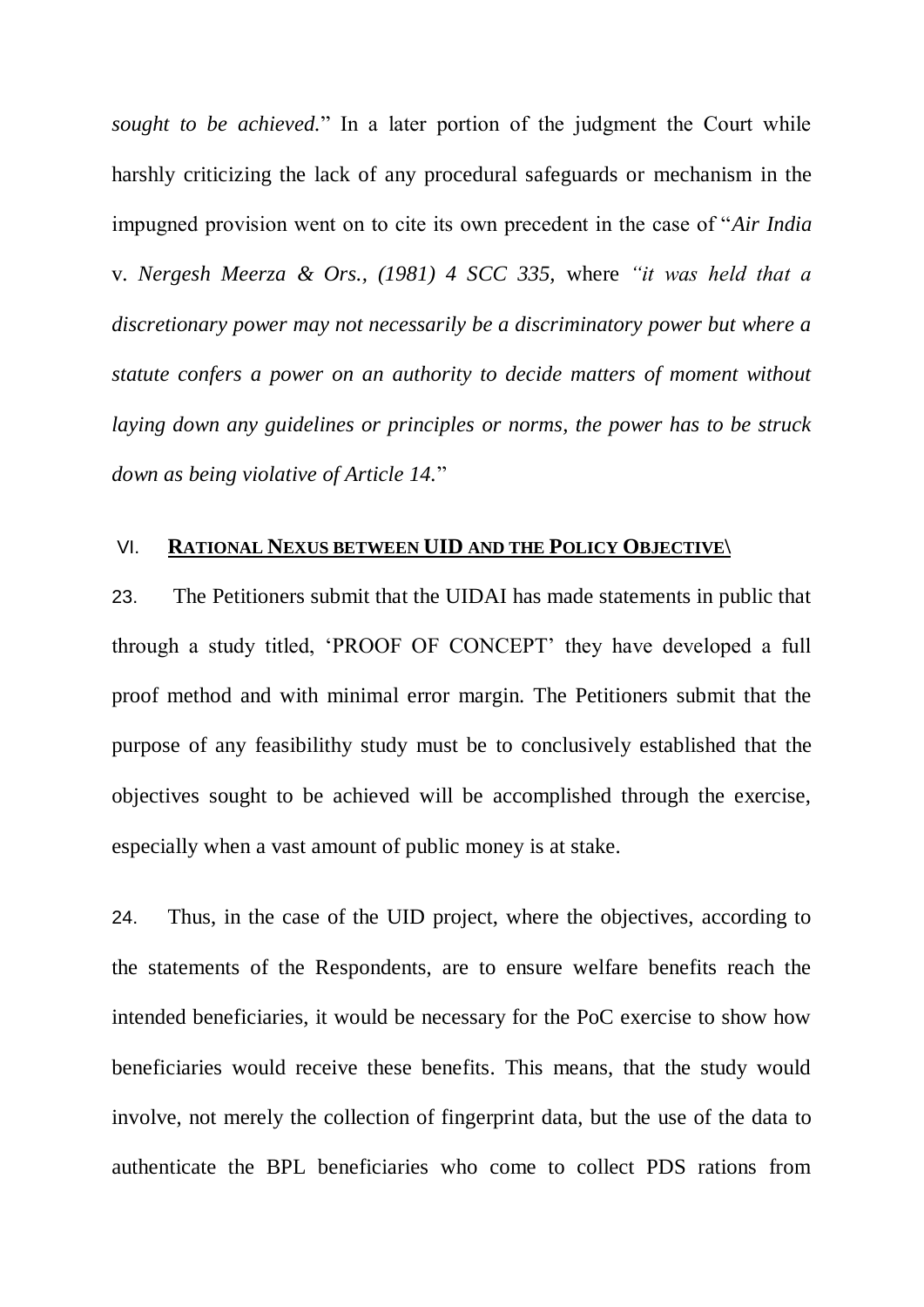designated shops and their receiving the goods over a reasonable period of time through the process envisaged in the project. Thus in a nutshell a feasibility study should not be a theoretical, imaginative exercise like the POC, but something that is tested in practice over a period of time.

25. The Petitioner submits that the primary purpose of UIDAI is said to be to improve the welfare system in the country by eradicating identity theft through duplication of identity. Thus non-duplication has been championed as both the solution for fixing the old Public Distribution System, and UID as the "unique" method of achieving it.

26. The Petitioners submit the foremost assumption in the aforesaid is that due to lack of identity the poor do not receive government welfare benefits. Secondly, the Respondents assume that fake and duplicate identities are the causes for leakage (that is siphoning) of welfare funds. Both these are unproven assumptions. They are not based on any study or investigation. Several studies have increasingly shown that the PDS system is actually improving, and that by introducing an untested new Aadhar, universally and across the board in a rushed manner, may actually end up excluding a lot of intended beneficiaries.

# **[EXHIBIT REETIKA KHERA…]**

27. UIDAI argues that through the combination of name, photograph, fingerprinting and iris scans they can create an irrefutable identity that is linked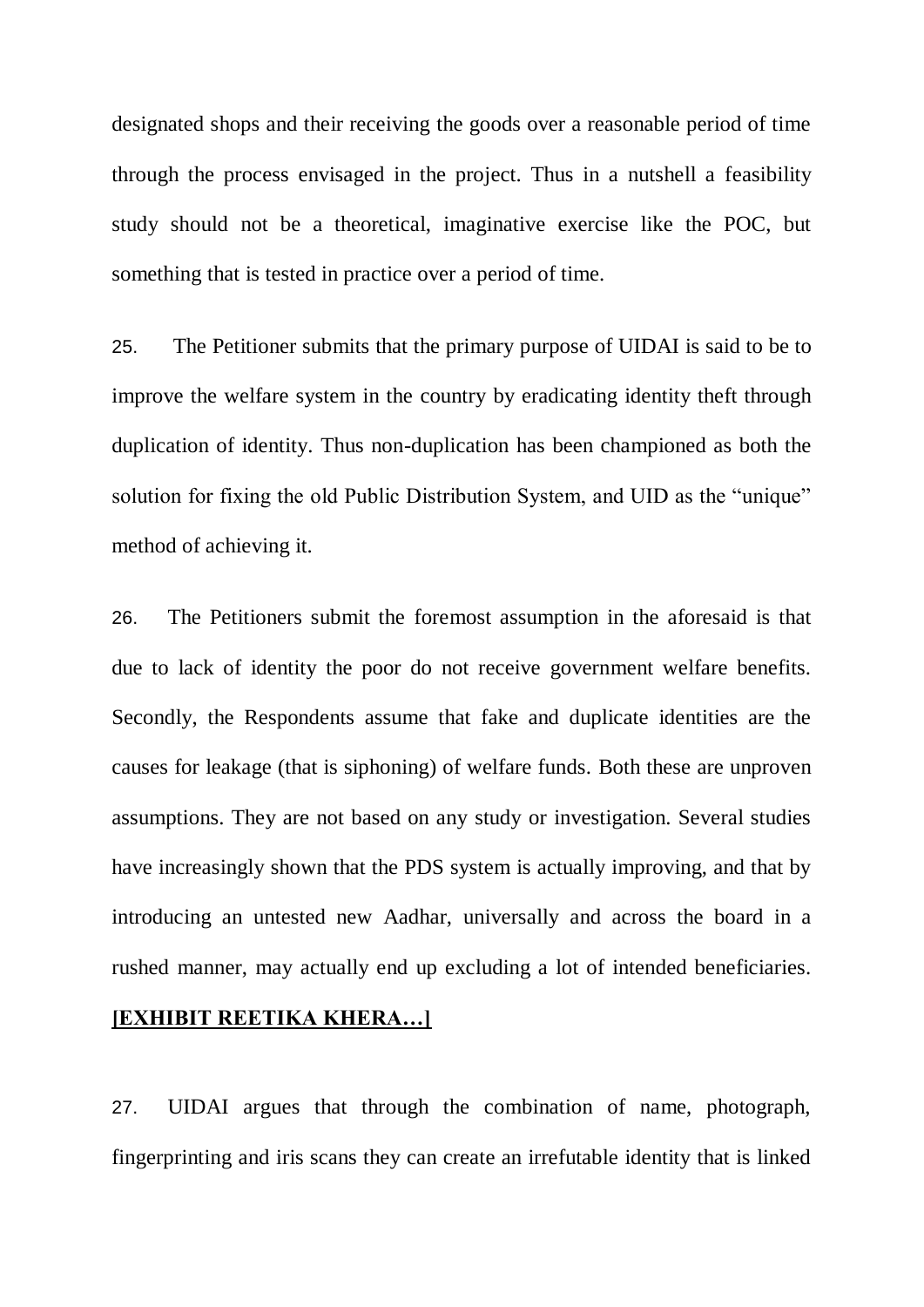to the person itself, and does not require any external proof – like ration cards or passports for identification. The person herself is the identifier through fingerprinting and iris scans.

28. However, there are many problems with this proposition. Firstly, a data base of this scale of 1.2 billion people's finger prints and iris scans has never been created. Thus the entire proposition for a population base such as India is completely untested and unproven. Quoting an analogy that criticizes the similar UK ID Cards' non-duplication strategy which was entirely scrapped:

> *There were far better performance results on a 1:1 match. So, this is Edgar's fingerprint on the database, here is Edgar, we do 1:1 match; this is more likely to work. But that was not how the U.K. was planning to use it. The U.K. was trying to use biometrics to also prevent duplicate identities. The idea was that even if I try to enrol twice, and even if I had created a fake biographic identity (say, a John Smith with a different address), when my fingerprint came in for a second time, the system should come along and say: "We know this fingerprint, and this belongs to Edgar Whitley" and not say, John Smith. Here, you have to match every single biometric with every single previous biometric."*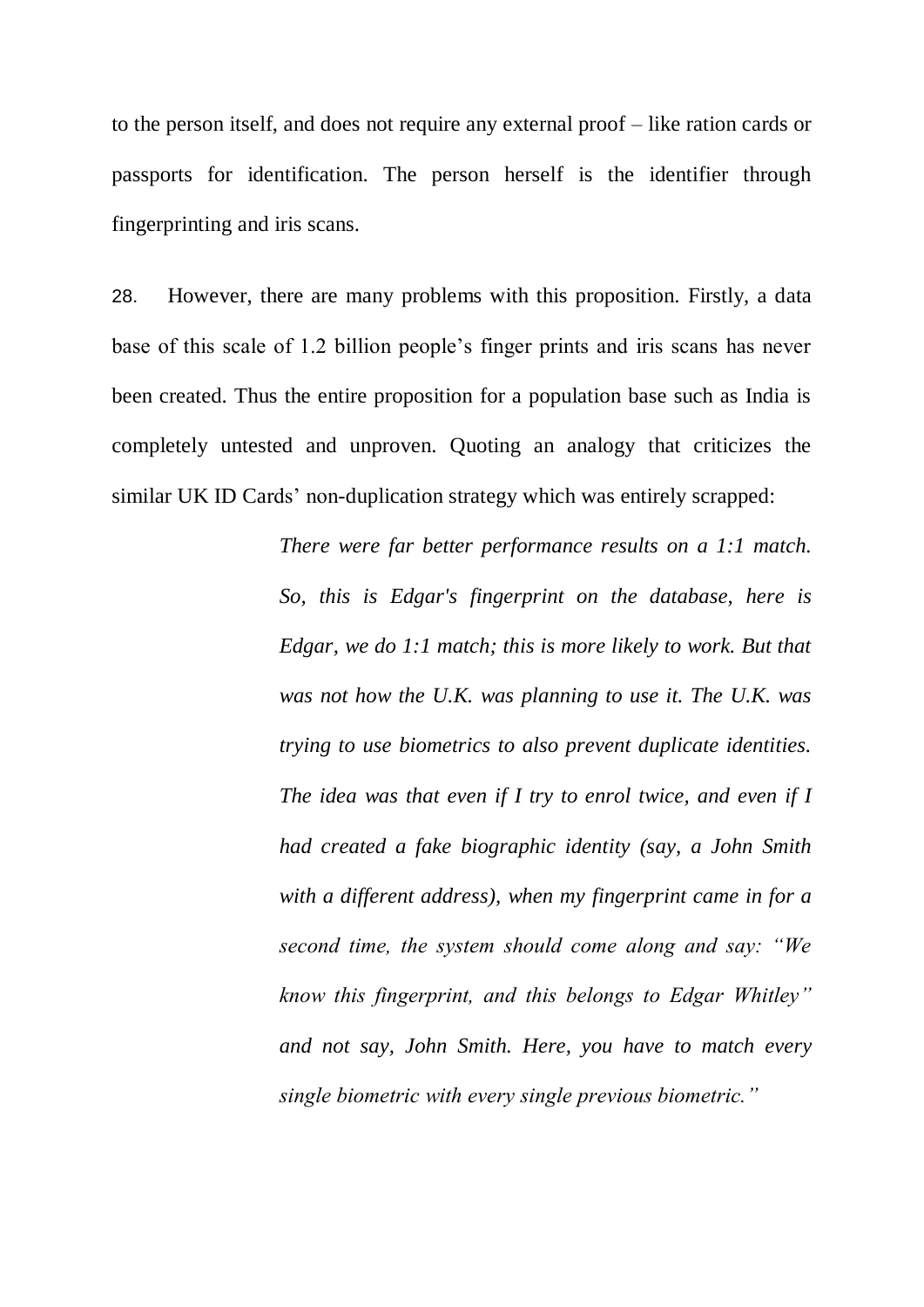29. Thus biometrics requires not just matching a fingerprint with its true origin, but also with others to avoid non-duplication. Apart from this exercise, the very reliability of finger prints in India is not 100 percent. An assessment report filed by 4G Solutions, contracted by UIDAI to supply biometric devices, notes:

> *"It is estimated that approximately five per cent of any population has unreadable fingerprints, either due to scars or aging or illegible prints. In the Indian environment, experience has shown that the failure to enrol is as high as 15 per cent due to the prevalence of a huge population dependent on manual labour."* [EXHIBIT ….THIS REPORT…]

30. The report of the UIDAI's "Biometrics Standards Committee" actually accepts these concerns as real. Its report, notes that "fingerprint quality, the most important variable for determining de-duplication accuracy, has not been studied in depth in the Indian context." Thus, the very premise of UIDAI is not something that has scientific backing. This consideration has formed an important basis behind the decision of the Standing Committee rejecting the UIDIA bill and scheme as it presently stands. Copy of the Biometrics Standards Committee report commissioned by the UIDAI is annexed hereto and marked as **Exhibit** .

#### VII. **Mandatory and Coercive**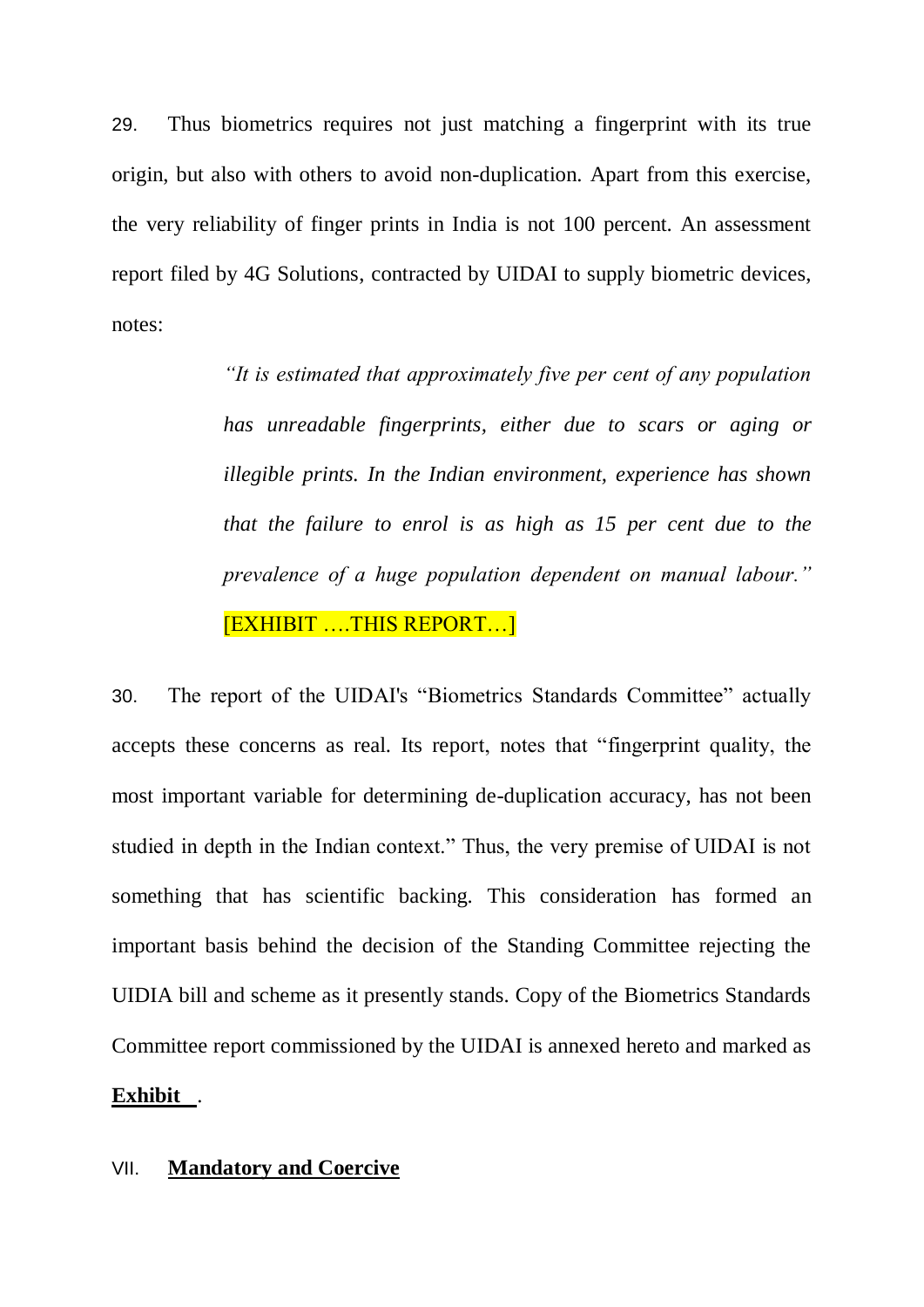31. The Petitioners submit that one of the biggest illegalities being committed under the Aadhar scheme is by making it mandatory through coercive conditions. UID has always, repeatedly stated that Aadhar is a voluntary scheme. Thus, enrolment for Aadhar is a voluntary act. The NIAI draft Bill, which seeks to legitimatize the functioning of the first Respondent, is so worded to establish that Aadhar is optional and not compulsory. However, in its premature implementation, in practice the scheme is gradually being made non-voluntary and mandatory. This is made worse by adoption of coercive preconditions by different government departments.

i. A recent gazette notification dated 26 Sep 2011, of the Petroleum Ministry has made Aadhar a mandatory condition for LPG users. **COPY OF GAZETTE**

ii. Government of Maharashtra through its GR dated April 2011, plans to make Aadhar a compulsory requirement for government employees for accessing their salary benefits. **Copy of the aforesaid circular is annexed hereto and marked as Exhibit .**

32. The Petitioners submit that the enrollment for Aadhar is working on an extremely fast pace that it has become impossible to avoid attempts at enrolment. The Petitioners submit that such mandatory, non-voluntary and coercive enrolment for Aadhar is an affront to their to personal integrity, right to make decisions about themselves and the right to dignity all enshrined and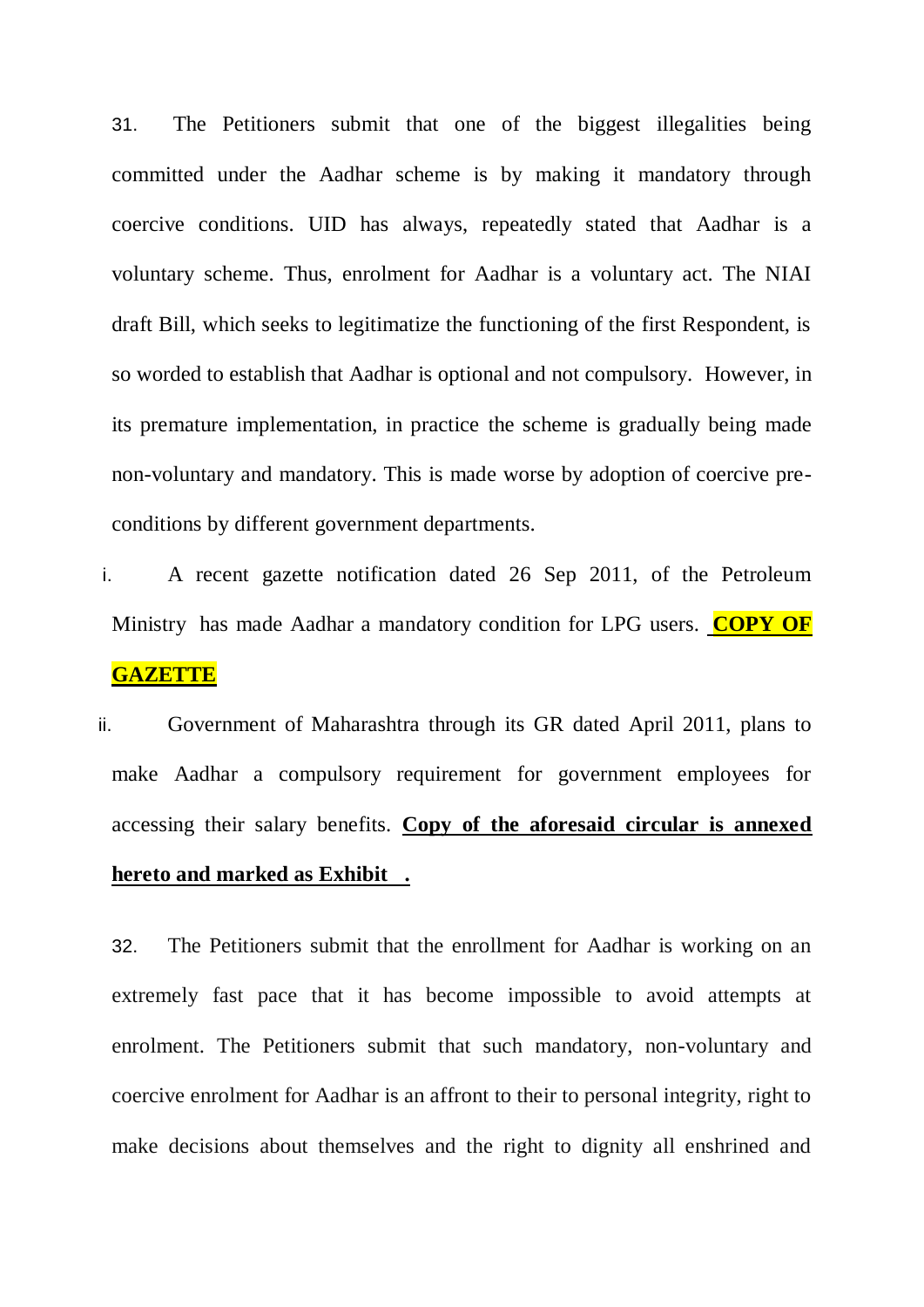developed as indivisible elements of the Right to Life under Article 21 of the Constitution.

33. The Petitioners submit that by insisting on a mandatory requirement and making access to every service contingent upon Aadhar, the Respondents are creating a class of excluded non-Aadhar holders who will be left out of welfare schemes, because they have consciously chosen to not enroll in an untested, premature and at present completely unreliable scheme.

34. The Petitioners submit that Aadhar must be enacted not only under the supervision and protection of a strict national privacy law, but even in its implementation it must only be brought in through a phased manner, and not the sudden immediate implementation as at present.

#### **GROUNDS**

A. The UIDAI-Aadhar scheme as it presently stands as a mere executive fiat, is illegal, arbitrary and unconstitutional by granting wide, unrestricted powers to an unaccountable independent body knows as UIDAI, and also to private agencies; leading to huge breaches on the right to privacy and dignity of Indian citizens;

B. The co-extensive executive power exercised to implement UIDAI cannot be untrammeled and function towards restricting fundamental rights without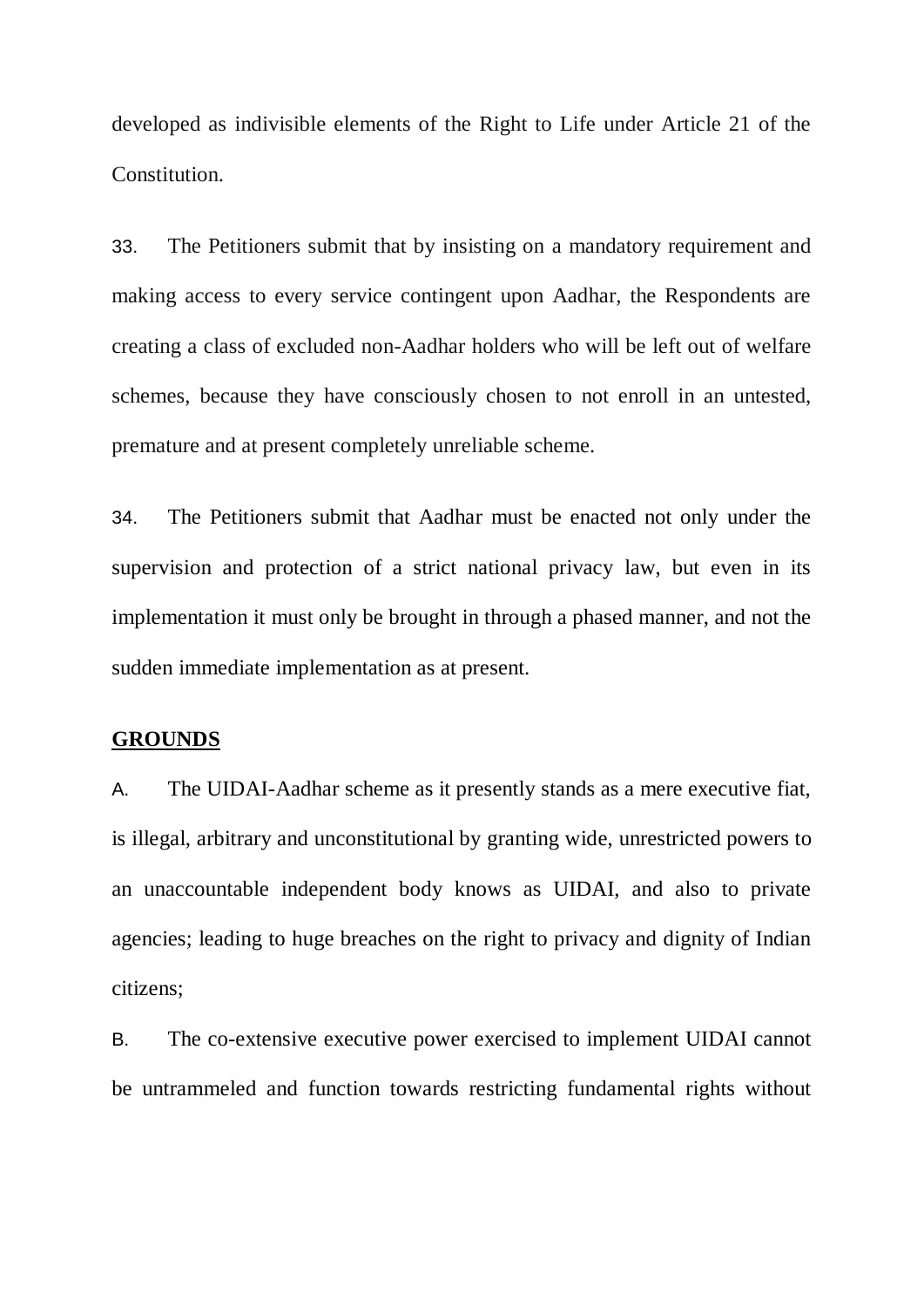any due procedure, guidelines and safety mechanism, which can only be ensured through a statutory framework;

C. The Hon'ble Supreme Court has repeatedly held that executive power cannot be used to restrict fundamental rights;

D. The mandatory enforcement UIDAI-Aadhar scheme contravenes Article 21 by restricting the right to decision making, personal integrity, choice and dignity;

E. The impugned notification dated  $4<sup>th</sup>$  November 2008 is illegal, arbitrary and bad in law for setting out an extensive task of launching UID way beyond the executive competence, without any guidelines, rules and procedure;

F. The aforesaid impugned notification is illegal, arbitrary and unconstitutional and in breach and contravention of Article 14 for assigning the most essential function of data collection via enrollment for Aadhar to private agencies;

G. The aforesaid notification is further illegal as it delegates excessive powers with the UIDAI without any guidelines or procedure, leading to further unrestricted delegation of powers to private parties creating great potential for data leakages, and breaches of sensitive private data leading to Indian Citizens;

H. Cross-referencing service usage of a particular individual through a single numeric bio-metric identity has huge implications for building State inroads into every private activity and service accessed by that individual, this is further complicated by the possibility of private actors also accessing similar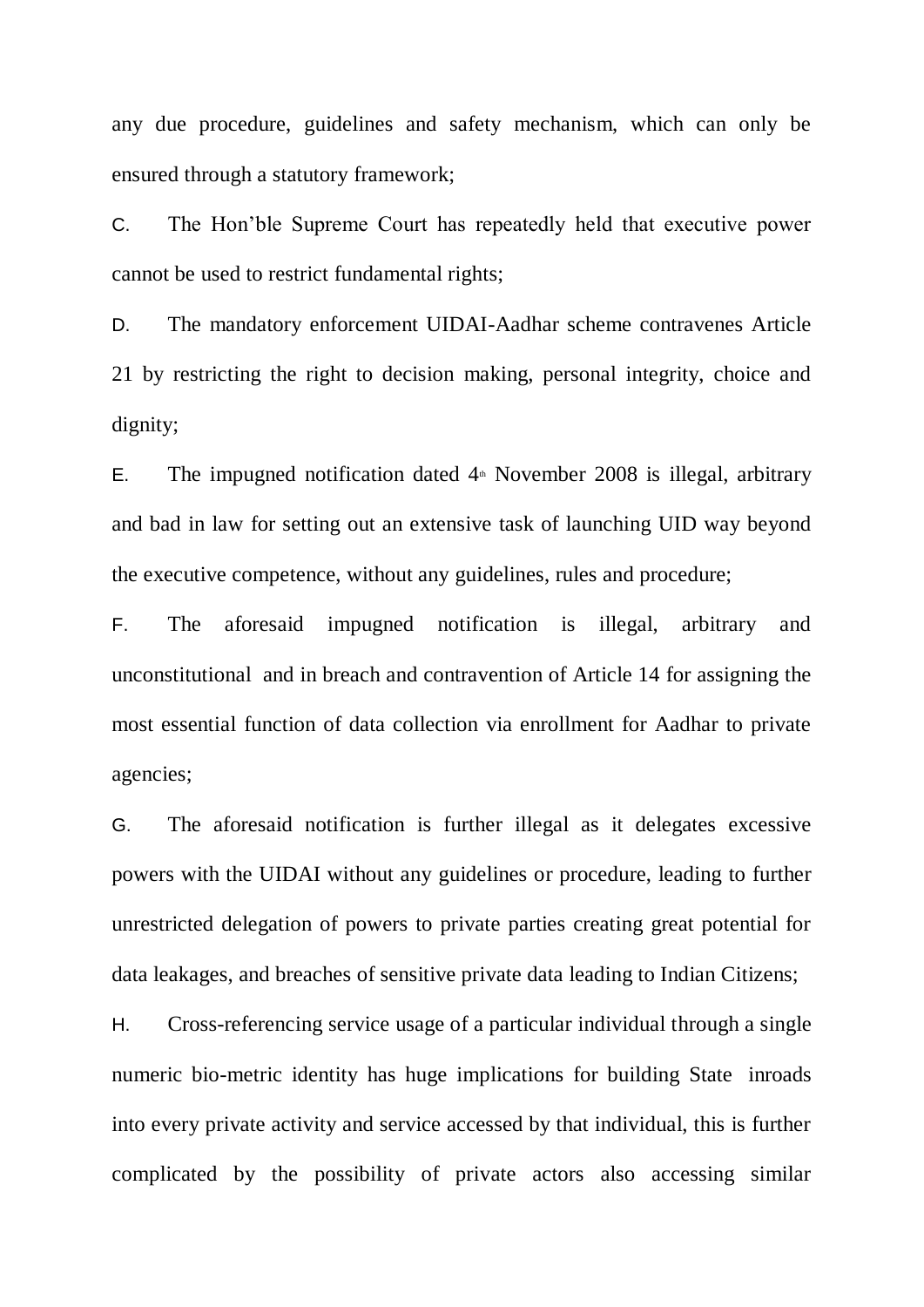information. This convergence of silos of information will completely abolish the veneer of privacy that protects the daily lives of individuals.

I. The Hon'ble Supreme Court of India has repeatedly upheld the right to privacy within the right to life in Article 21, and any restriction must be justified through a rational and reasonable statutory procedure. UIDAI, as it presently stands is prima facie unconstitutional for contravening the right to privacy without providing any safeguards, procedures and guidelines

J. The UIDAI is further fraught and arbitrary for failing to provide a rational nexus between means adopted of obtaining sensitive personal information in a central database through private, or public-private partnerships for verification purposes in a central database and the ultimate objective of improving public welfare; wherein the whole premise is based on non-duplication of identity through biometrics, which still remains unproven.

K. The aforesaid impugned scheme is further in breach of right to dignity and personal autonomy enshrined under Article 21, by making the Aadhar mandatory, thereby forcing people to submit themselves to an unreliable, untested, premature scheme which has no statutory standing and compromises their personal lives.

# **PRAYERS**